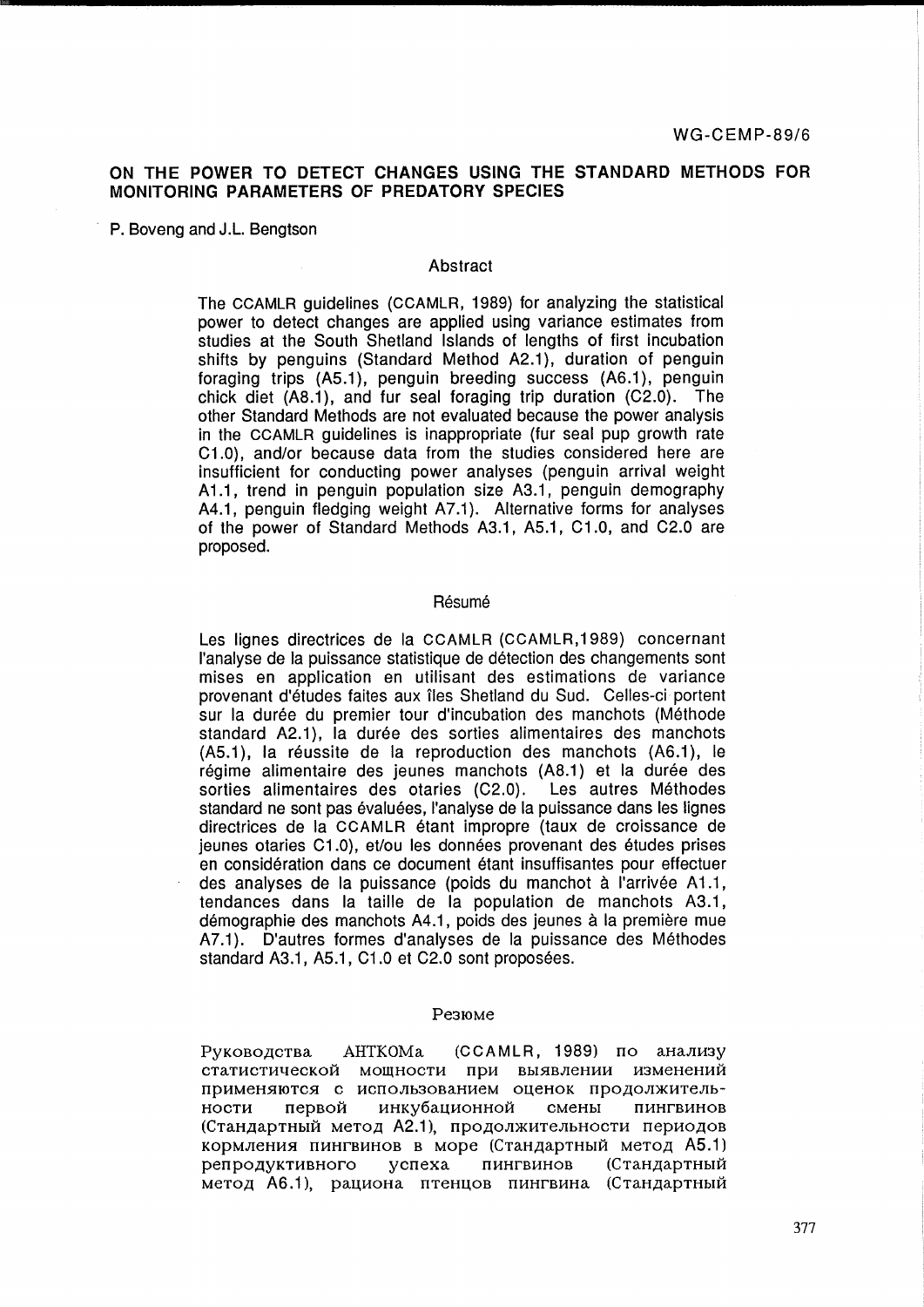метод А8.1) и продолжительности периодов кормления морского котика (Стандартный метод С2.0), полученные в ходе исследований на Южных Шетландских островах. Остальные Стандартные методы не оцениваются в связи с тем, что приведенный в руководствах АНТКОМа анализ мощности неприменим (темп роста шенков морского котика С1.0), и/или в связи с тем, что данных, полученных в результате рассматриваемых исследований, недостаточно для выполнения анализа мошности (вес пингвинов по прибытии в колонию А1.1, тенденции изменения размера популяции пингвинов А3.1, демография пингвинов А4.1, вес пингвинов при оперении А7.1). Предлагаются альтернативные формы анализа мощности Статистических методов А3.1, А5.1, С1.0 и С2.0.

#### Resumen

Las directivas de la CCRVMA (CCAMLR, 1989) para analizar la capacidad estadfstica para detectar cambios, se aplican utilizando estimaciones de variación procedente de los estudios realizados en las Islas Shetland del Sur sobre las duraciones de los primeros turnos de incubación de pingüinos (Método Estándar A2.1), duración de los viajes de alimentación de los pingüinos (A5.1), éxito en la reproducción de pingüinos (A6.1), dieta de los polluelos de pingüinos (A8.1), y duración de los viajes de alimentación de los lobos finos (C2.0). Los otros Metodos Estandar no estan evaluados porque la capacidad de analisis de las directivas de la CCRVMA no es apropiada (índice de crecimiento de los cachorros de lobo fino  $C1.0$ ), y/o porque datos de los estudios considerados aquf son insuficientes para conducir análisis de capacidad (peso de llegada de los pingüinos A1.1, tendencias en el tamaño de la población de pingüinos A3.1, demografía de pingüinos A4.1, peso de pingüinos al emplumaje A7.1). Se proponen maneras alternativas para los analisis de la capacidad de los Metodos Estandar A3.1, AS.1 ,C1.0 Y C2.0.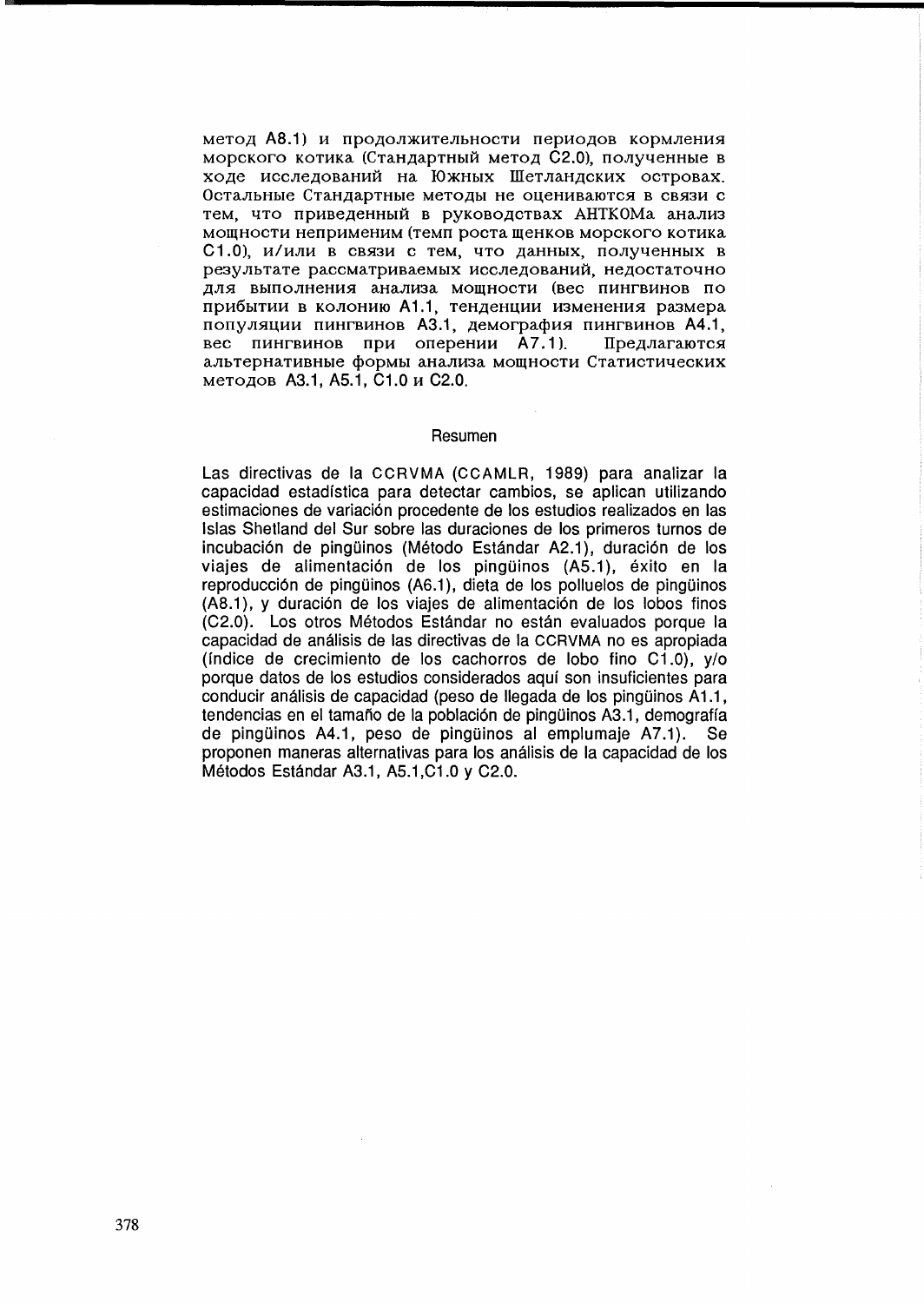### 1. INTRODUCTION

Members of the Working Group for the CCAMLR Ecosystem Monitoring Program (CEMP) have been asked to conduct "sensitivity analyses" of existing data on predator Those analyses, perhaps more properly called "power analyses", should provide information about the power of the standard methods to detect changes in parameters monitored for predators.

Guidelines for conducting one type of power analysis were compiled by the CCAMLR Secretariat (CCAMLR, 1989). That paper described the method for estimating the sample size required to detect a specified difference  $(\delta)$  between or among years, subject to acceptable probabilities of rejecting a true null hypothesis  $(\alpha)$  or accepting a false null hypothesis  $(8)$ . The required input for the analysis is an estimate of the standard deviation (s) if  $\delta$  is in the same units as the mean, or the coefficient of variation (cv) if  $\delta$  is expressed as a percentage of the typical mean value.

The analysis described in CCAMLR (1989) provides information about the power to distinguish between the mean values of parameters obtained in two or more years. We may also wish to know what sample size is required in an annual monitoring effort to detect a linear or log-linear trend in a parameter. Methods for such analysis were presented by Gerrodette (1987). When the parameter values are proportions, the sample sizes required to detect a specified slope can be obtained as described by Nam (1987). The quantities required in a power analysis for detecting trends are essentially the same as those required for the previous analysis, though the formulae are slightly different. The quantity  $\delta$  must be expressed as the minimum detectable slope of a regression.

For some parameters the monitoring design is such that neither analysis mentioned above is strictly appropriate. Because of the complexity of some of the designs, there may be no general formula for evaluating power or determining a required sample size. For those parameters we advocate using numerical simulations to assess the ability to detect changes.

In the remainder of this paper, we first suggest several changes to the guidelines suggested in CCAMLR (1989). Then we consider each of the standard methods for monitoring parameters of predatory species. For each method we discuss appropriate techniques for evaluating the power to detect changes or for determining required sample sizes. For some of the parameters, we apply those techniques to existing estimates of the uncertainty in the parameter. We consider unpublished data from the US AMLR monitoring program at Seal Island, Elephant Island (60°59.5'S, 55°24.5'W), and from the study by Trivelpiece et al. (1989) at Admiralty Bay, King George Island (62°10'S, 58°30'W).

# 2. COMMENTS ON CCAMLR (1989)

First, we note that there was a typographical error in equation (1) of CCAMLR (1989) by the omission of an exponent on the sum of the t-values. The corrected form of the equation is reproduced here as

$$
n \geq 2(s/\delta)^2 \{t_{\alpha,[v]} + t_{2(1-P),[v]} \}^2
$$

 $(1)$ 

where n

 $=$  the required sample size,

- s  $=$  the standard deviation computed from the raw or transformed data,
- $\delta$  $=$  the smallest true difference that it is desired to detect,
- v = degrees of freedom for error in the ANOVA or t-test  $[v=r(n-1)]$  where r is the number of years or replicates],
- P = desired probability that a difference will be found if it is as large as  $\delta$ (P is the statistical power),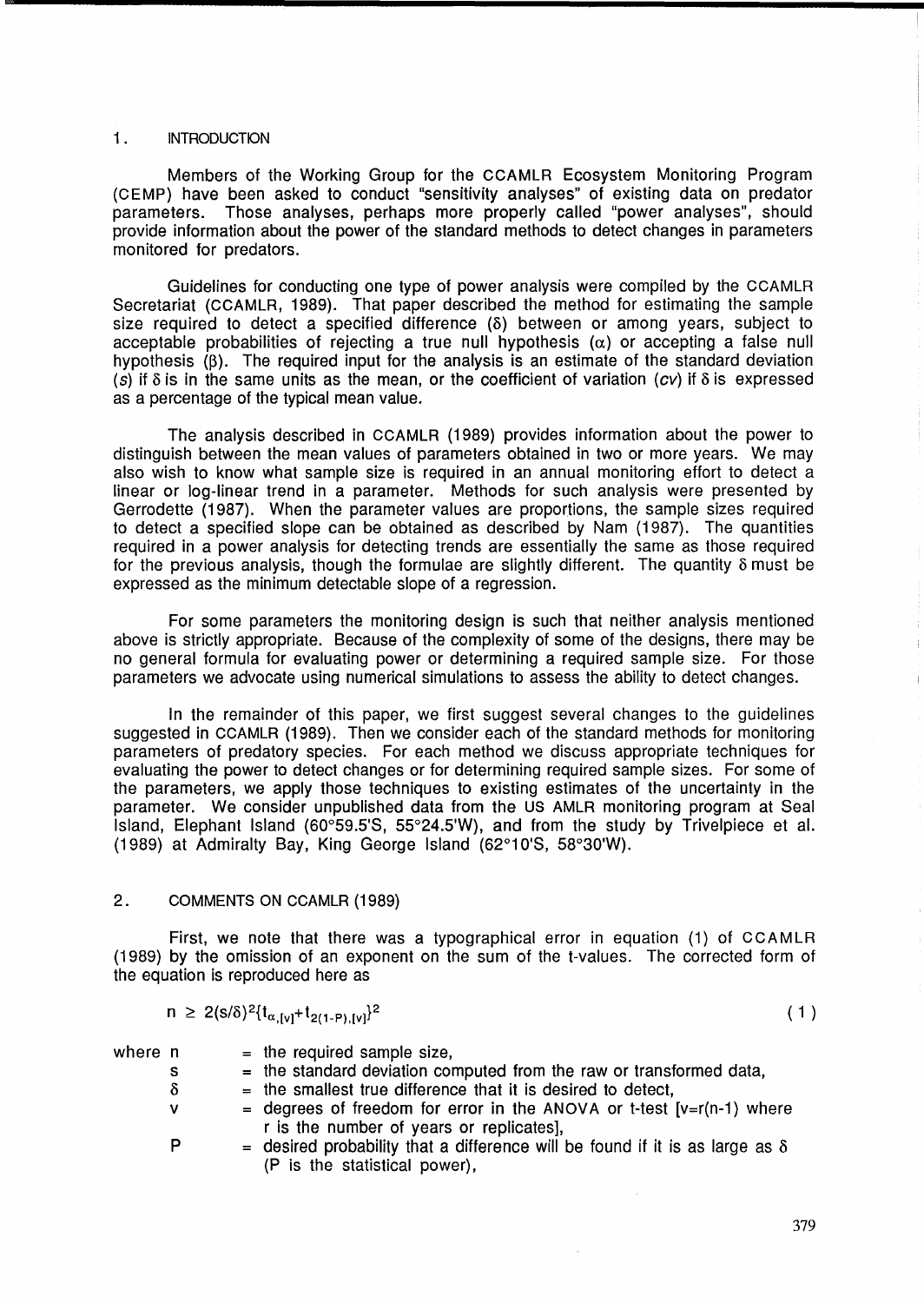| $t_{\alpha,[\nu]}$ | $=$ value from a two-tailed t-table with v degrees of freedom and                |
|--------------------|----------------------------------------------------------------------------------|
|                    | corresponding to probability $\alpha$ , and                                      |
|                    | $t_{2(1-P),[V]}$ = value from a two-tailed t-table with v degrees of freedom and |

corresponding to probability 2(1-P).

We also suggest that an additional column be added to the table described in paragraph 19 of CCAMLR (1989). The additional column should contain the sample sizes required when  $\alpha = \beta = .05$ . For many of the parameters, these conditions will not be attainable due to logistic impracticalities, so  $\alpha$  and  $\beta$  may need to be reduced. However, unlike situations typically presented in statistical textbooks, we suggest that in a conservation context, type 2 errors ( $\beta$  errors) may be at least as important as type 1 errors ( $\alpha$  errors). For example, failure to detect a decrease in penguin reproductive success that actually occurred (type 2 error) may be equally or perhaps more serious than detecting an apparent, but false, decrease (type 1 error).

The probabilities of committing the two types of errors have a direct bearing on the circumstances under which decisions are taken to impose conservation measures. If one were required to choose between the types of error that one would be willing to accept, a conservative approach might suggest that it would be preferable to take protective action when there was an apparent but false need rather than failing to take protective action when there was a true but undetected need for conservation measures.

Finally, the suggestion that members compute estimates of required sample sizes for both two and five years of monitoring seems unnecessary. The question addressed by equation (1) simply uses the estimated variance of a parameter to determine how small a change  $(\delta)$ could be detected between or among years with a given sample size. The number of years monitored will have little effect on the size of the change that is detectable. Therefore, the required sample sizes will differ by very little, if at all, for estimates based on two years or five years of monitoring (though for detecting a trend, the number of years will be very important). This can be seen in the table presented in paragraph 19 of CCAMLR (1989). In the following analyses, we present only estimates of sample sizes required assuming two years of monitoring.

### 3. METHODS FOR PENGUINS

3.1 Weight on Arrival at Breeding Colonies (A1.1)

As shown in CCAMLR (1989), the standard method for estimating the population mean weight on arrival at the rookery is incomplete because it does not account for seasonal variation in rates of arrival. No data were available, from the sources mentioned above, to evaluate the variability in this parameter. Croxall et al. (1988) evaluated the power to detect changes in this parameter for macaroni and gentoo penguins at Bird Island and for Adélie and chinstrap penguins at Signy Island.

# 3.2 Length of First Incubation Shift (A2.1)

Trivelpiece et al. (1989) measured the durations of first incubation shifts of male and female Adelie penguins for five years and of male and female chinstrap penguins for four years at King George Island. Although a separate analysis could be conducted to determine the statistical power which could be achieved by routine monitoring at the actual sampling intensity attained in each year, a more useful approach would combine the standard deviations from all five years (four years for chinstraps) into a single statistic that would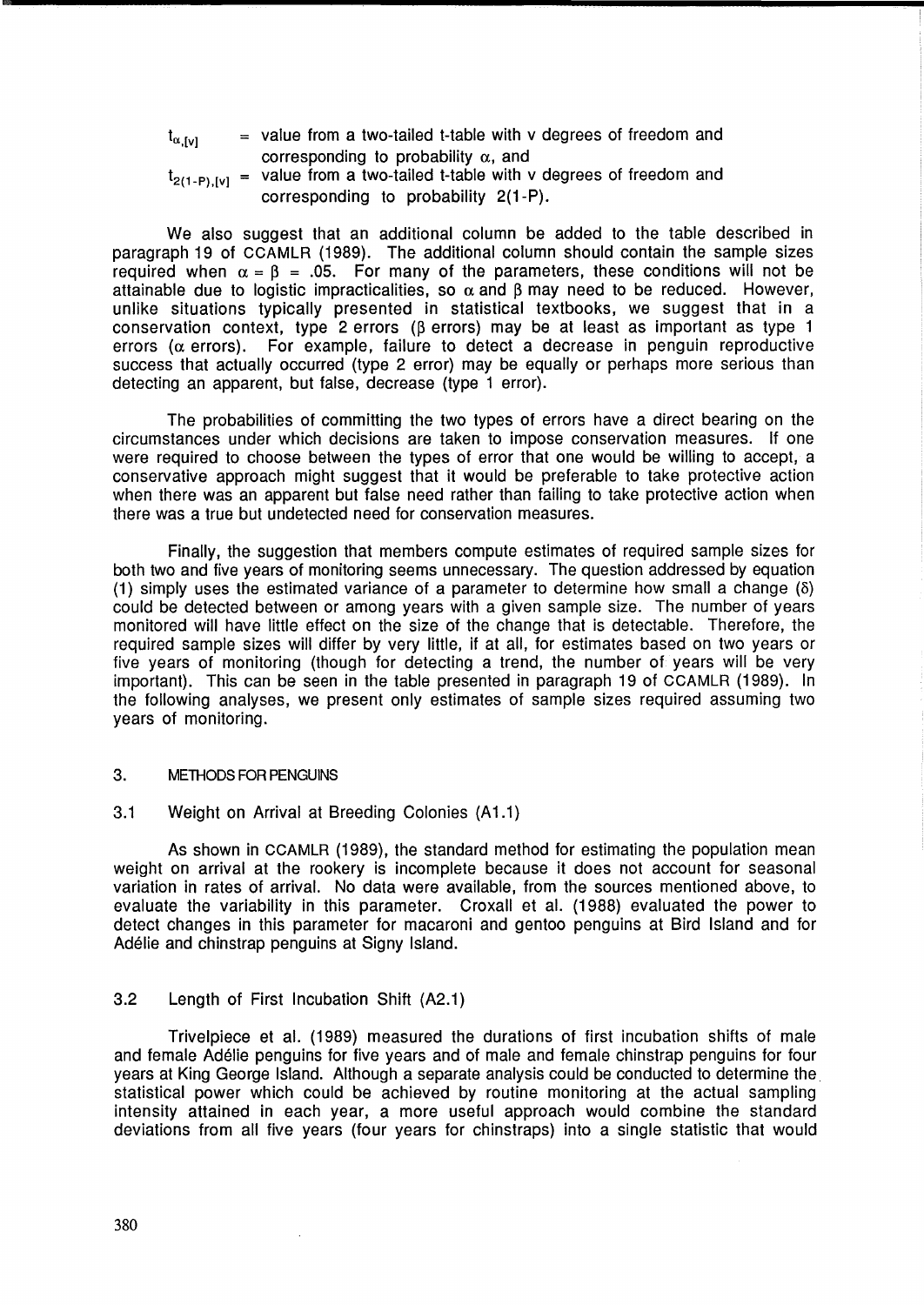be more representative of the variation in this parameter. Then the analysis suggested in CCAMLR (1989) would be performed to investigate the trade-off between sample size and the power to detect changes in the parameter.

One appropriate statistic for estimating the standard deviation of a parameter when several years' data are available is the "mean-squared-error" (MSE) term from a one-way analysis of variance with years representing treatments. The square root of the MSE term is a "pooled" estimate of the quantity s of equation (1). Given the resulting value of s and specified levels of acceptable type 1 and 2 errors (alpha and  $\beta$  respectively), the minimum detectable difference  $\delta$  can be expressed as a function of sample size, or vice-versa.

The MSE within years for first incubation shifts by male Adelie penguins was 6.92 and for female Adelies was 13.07. Using the square-root of the MSE as an estimate of the typical standard deviation in this parameter, we used equation (1) to compute the requisite sample sizes for detecting changes of 10%, 20% and 30% of the mean value (males, 12.4 days; females, 10.0 days) for the 5 years studied (Table 1).

For chinstrap penguins, the MSE for length of first incubations by males was 9.0 and for first incubations by females was 5.5. The mean length of first incubations by males was 5.8 days and by females was 3.9 days. The requisite sample sizes for detecting changes of 10%, 20% and 30% of the mean values are shown in Table 2.

No data on this parameter were available from the study at Seal Island.

# 3.3 Trends in Breeding Population Size (A3.1)

There were no suitable estimates of variance for the data on breeding population size from the two studies considered here. This will likely be a problem for other studies as well. Some techniques for abundance estimation result in particular and known relations between the mean and variance of the estimate (Gerrodette, 1987). For studies utilizing such techniques, a range of reasonable guesses about the variance in the estimates could be applied to the formulae presented by Gerrodette (1987) to make a preliminary assessment of the power to detect trends. As an initial upper bound to the range of variance, one might simply use the variance between several recently obtained annual censuses. We have not done such an analysis for the data considered here. Alternatively, replicate counts (at least three replicates) of colonies in future seasons would allow estimating the variance.

# 3.4 Demography (A4.1)

The parameters to be monitored by method A4.1 are annual survivorship, age at first reproduction, and cohort strength. The banding program in "Method A" will provide estimates of the average survival of adult breeding birds. "Method B" will provide age-specific survival estimates as well as estimates of the age at first reproduction. Cohort strength is not well defined in the method's description but presumably involves some measure of the size of a cohort relative to that of adjacent cohorts.

Estimates for any of the three parameters will be available only after several years of monitoring. Estimating the variability of the parameters may require an even longer period, though some of the methods for estimating survival rates and age at first reproduction in a mark-resight study are associated with theoretically derived analytic estimates of variance. Sufficient data for evaluating the variability in any of the three demographic parameters were not available from either of the two studies considered here.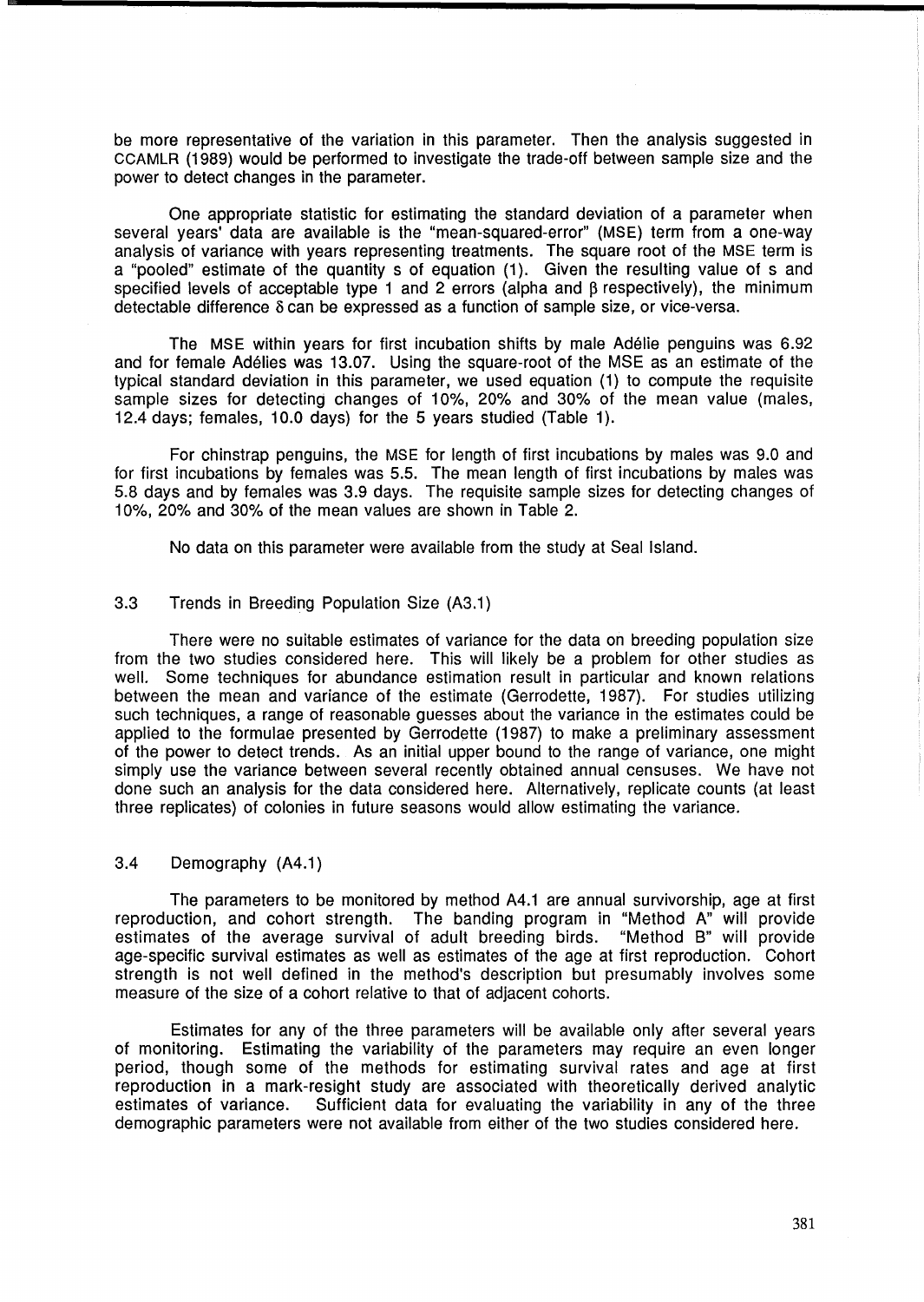## 3.5 Duration of Foraging Trips (A5.1)

The design for monitoring the duration of foraging trips is a nested, or hierarchical, experiment. That is, for any particular year, several breeding birds are chosen (at random) for monitoring and the lengths of foraging trips by each bird are measured. In general, the sample of birds monitored one year is not the same as the sample monitored the next year. Thus, each sample of birds is said to be "nested" within years when two or more years are being compared. The analysis must take into account that some of the variation between or among years is simply due to the fact that the birds used were not the same every year.

In addition to the complication of a nested design, the standard method for monitoring foraging trip duration may be complicated by an inverse relationship between trip duration and number of trips. That is, if a bird with a propensity to make long trips tends to make fewer of them than a bird which makes short trips, the usual statistical tests will not be reliable. The usual methods for unbalanced (unequal sample size) nested ANOVA assume that sample size and magnitudes of the items in the sample are independent.

The consequence of the problems mentioned above is that there is no simple or general formula analogous to equation (1) to produce the required sample size for effective monitoring of foraging trip duration. Existing estimates of the variance of trip duration for an individual bird, the covariance of trip duration with number of trips, and the variance between birds could be used in numerical simulations to assess the power of the method or to choose reasonable sample sizes. Such an exercise is beyond the scope of this paper. Until such time as those simulations are conducted, we advocate the following as a first approximation to a power analysis of the standard method for foraging trip duration.

The problem of correlation between trip duration and numbers of trips can be avoided by computing a mean trip duration separately for each bird and giving equal weight to the mean for each bird when computing the annual mean. Then the sample size is simply the number of birds, without regard to the number of trips made by individual birds. Likewise, the variance is the variance between the means of individual birds, without regard for the variance of the lengths of trips made by individual birds. Applying existing estimates of the between-bird variance to the formula in equation (1), yields the approximate required sample sizes, in terms of numbers of birds.

Trivelpiece et al. (1989) used visual monitoring of pairs of Adelie and chinstrap penguins to estimate average foraging trip durations for each species at King George Island in the 1981/82 and 1982/83 seasons. The mean trip duration for 37 pairs of Adelie penguins in the two years was 24.3 hr. The mean duration of trips made by 47 pairs of chinstrap penguins was 16.7 hr. The MSE for duration of trips was 20.5 for Adelies and 40.7 for chinstraps. Sample sizes, estimated by the approximation method described in the previous paragraph, for detecting changes of 10%, 20%, and 30% of the mean values are shown for Adelie and chinstrap penguins in Table 3.

The data on durations of chinstrap and macaroni penguin foraging trips at Seal Island, monitored with radio-transmitters, were not summarized in time for analysis in this report. However, a comparison of data obtained using visual and radio-transmitter methods would be useful in determining whether sample sizes required for these techniques differ.

Finally, we note that the scheme presented in CCAMLR (1989) for computing an annual mean trip duration (paragraphs 28 and 29) ignores the problems of nested design and correlation between trip duration and number of trips. That scheme gives equal weight to each foraging trip made during a particular year. The simplification we presented above partially avoids that problem, but ignores the five-day stratification scheme which may be necessary to account for systematic changes in trip duration within a season.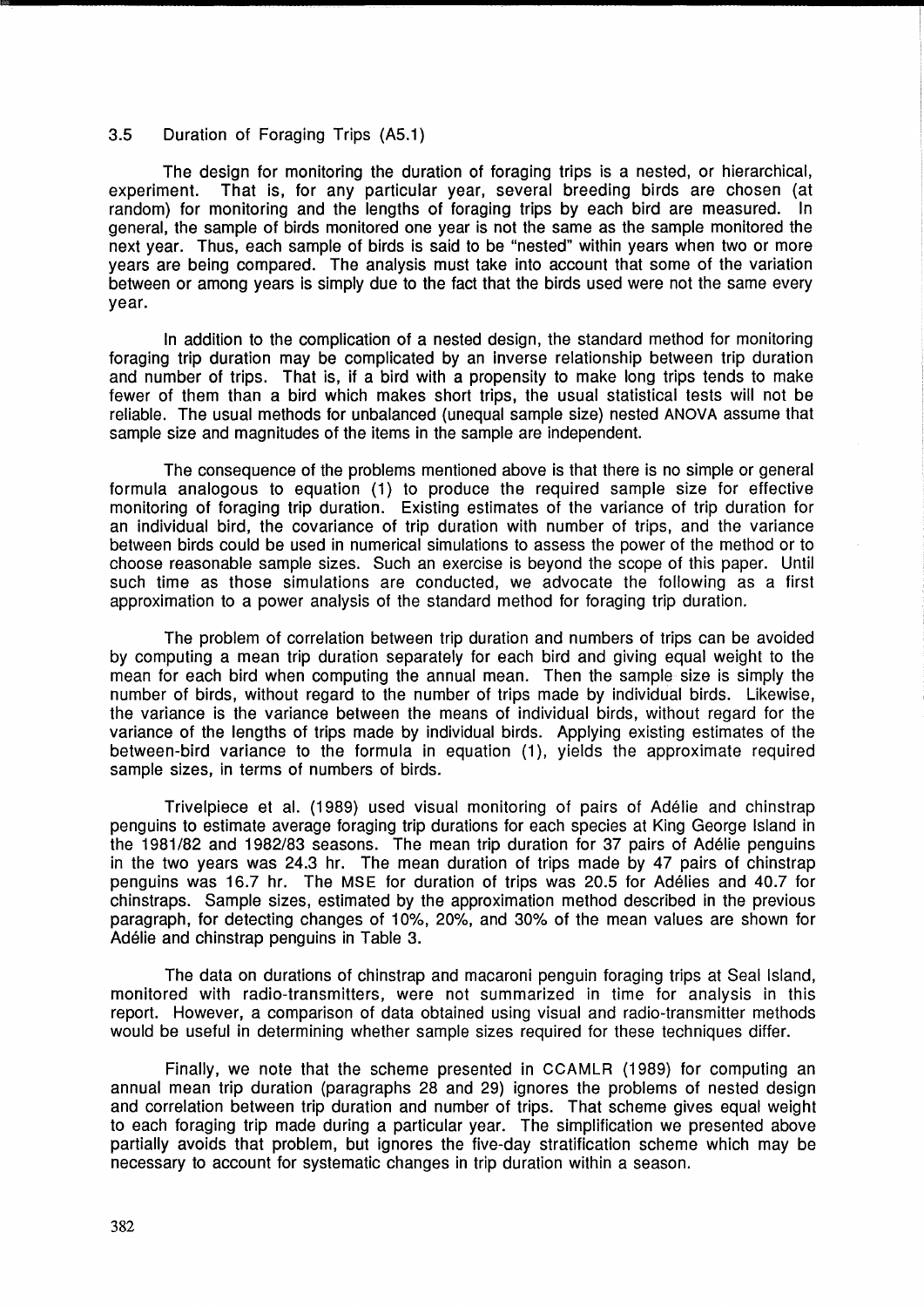## 3.6 Breeding Success (A6.1)

The reproductive success of 150 pairs of chinstrap penguins was monitored at Seal Island in 1987/88, though the field work was begun on 25 December, well after the first egg was laid. Assuming no egg loss occurred prior to the study, the mean number of chicks raised to creche age per pair was 1.26, with a standard deviation of 0.87. If those numbers are typical, the minimum number of nests which would have to be monitored to detect changes of 10% to 30% of the mean value are shown in Table 4\*.

Breeding success was monitored in 33 pairs of macaroni penguins at Seal Island in 1987/88. Because the number of macaroni chicks raised per pair can only equal zero or one, the data can be treated as binomial proportions. Fleiss (1981, pp. 41-42) gives the appropriate formulae for the sample sizes required to detect a specified difference between two proportions. Table 5 presents estimated minimum sample sizes to detect a change from the observed mean of 0.91 chicks per pair to each of several new values for the reproductive success parameter. Note that the sample sizes in Table 5 are generally much larger than the 33 pairs used to estimate the mean for the analysis. Therefore, this analysis is presented more as an example of the method than as a true power analysis.

The reproductive success of Adelie penguins, measured as the number of chicks fledged per breeding pair was monitored by Trivelpiece et al. (1989) at Admiralty Bay, King George Island. During each of six years (not all consecutive), several hundred breeding pairs were observed. Therefore, a mean and standard deviation of the number of chicks fledged per pair is available for each of the six breeding seasons. However, at the time of this writing we were unable to adequately interpret those data because the quoted standard deviations were larger than is possible for a variable which can only take on values of zero, one, or two.

# 3.7 Chick Fledging Weight (A7.1)

As shown in paragraphs 9 and 10 of CCAMLR (1989), the standard method for estimating the population mean fledging weight may not yield a reliable annual index if the true average fledging weight varies between five-day periods. The average weights of chinstrap penguins fledging in consecutive five-day periods differed significantly at Seal Island in 1989. If this result is confirmed for other species, sites, and years, the standard method will need to be revised to include a strategy for weighting the mean from each fiveday period by the number of chicks fledged in that period.

One potential method for obtaining an index of the numbers of chicks fledged in each 5-day period would be to keep daily counts of the numbers of chicks (unfledged) remaining in several discrete, small or peripheral colonies. Adding up the daily decrements in chick numbers might yield a satisfactory estimate of the relative numbers fledging in the several 5-day periods. The daily decrements will include mortality, but if the rate of mortality is small relative to the rate of fledging and if the mortality rate is not dramatically different between different five-day periods, the estimates should still be reliable.

# 3.8 Chick Diet (A8.1)

The data from the standard methods for monitoring penguin chick diet will consist of total wet weights of the contents of individual stomachs or of more detailed information such

E. Marschoff (personal communication) has suggested that changes in the individual proportions of pairs raising zero, one or two chicks might be detectable using sample sizes much smaller . than those apparently required to detect changes in the mean number of chicks raised.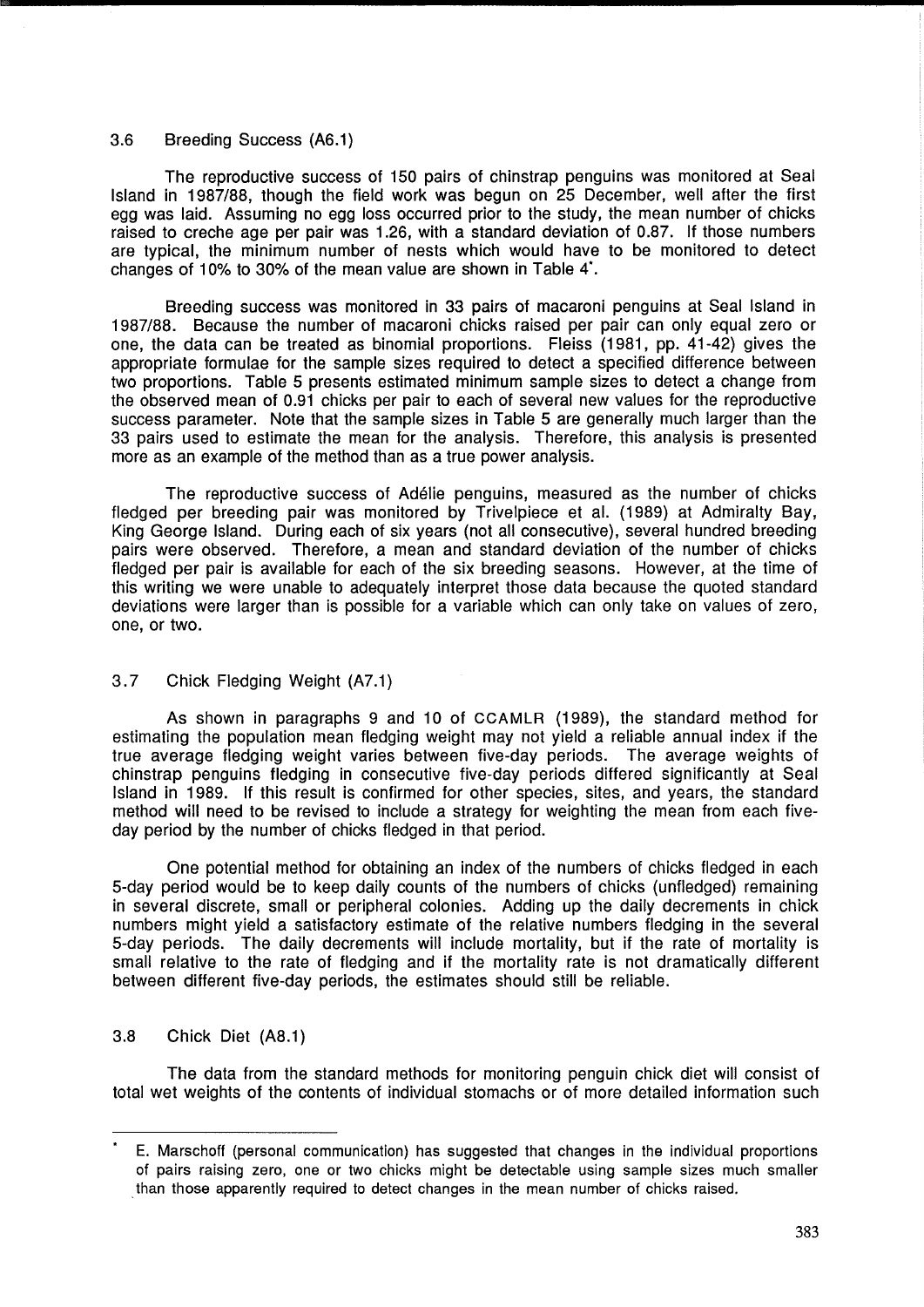as the proportion of the total weight comprising a particular prey taxon. We consider here only the data on total weight, deferring analysis of the proportion data to another paper evaluating the different types of analysis appropriate for proportions.

Trivelpiece et al. (1989) measured meal sizes of Adelie and chinstrap penguin chicks during three years at King George Island. The average meal size for Adélie penguins was 533 g and the average for chinstraps was 443 g. Pooling the variances as described above, the square-root of the MSE for meal size of Adelie penguins was 191.8 and for chinstrap penguins the square-root of the MSE was 219.8. Using the square-root of the MSE as the typical standard deviation, we estimated the sample sizes required to detect changes of 10%, 20%, and 30% of the mean values for Adelie and chinstrap meal size (Table 6). Because of the relatively high variability in this parameter, the samples required to detect a modest change in the mean are very large.

### 4. METHODS FOR FUR SEALS

### 4.1 Fur Seal Pup Growth (C1.0)

The data from this method consist of periodic weights of a marked sample of pups or of random samples of pups. The resulting index will be the value of the slope of a regression of pup weight versus date. The techniques for comparing the slopes of two or more regressions are well established, and found in most introductory statistics texts. However, several aspects of this technique should be considered in more detail before a formal power analysis is conducted.

As discussed in CCAMLR (1989), the assumptions for linear regression analysis (homogeneity of variance, fit to linear model) should be investigated. Assuming that those investigations reveal that linear regression is appropriate, a power analysis will still be more difficult than one which relies on equation (1) for the following reason.

There are two measures of sample size which must be considered in designing a test for differences between pup growth rates among several years. The first is the number of pups to be weighed on a particular date. The second is the number of dates within the pup-rearing season on which pup weights are to be sampled. The issue of how many times samples of pups should be weighed is further complicated by consideration of the time intervals between successive weighings. Weights taken on each of four consecutive days will not provide the "contrast" afforded by weights collected at four one-week intervals. A thorough analysis of the power to detect changes in pup growth rates will likely require numerical simulations in which the response of the parameter to systematic changes in numbers of pups and in numbers and spacing of weighing dates is explored. Because good estimates of the "within-date" variance of pup weights are available from two years at Seal Island, we intend to pursue this topic in the near future.

### 4.2 Foraging/Attendance Duration (C2.0)

As we discussed above in the section on penguin foraging trip duration, this monitoring scheme is a nested design with the complication that trip duration and number of trips made by an individual are inversely related (Figure 1). One approach, to prevent undue weighting of females which tend to make short trips, would be to weight the mean trip duration for each female equally when computing the overall mean trip duration for the year. Using that method on data from Seal Island, the following results were obtained.

The average of the mean trip durations of 19 fur seal females at Seal Island in 1986/87 was 59.7 hr, with a standard deviation of 43.6 hr. In 1988/89, the average from 13 females was 52.4 hr, with a standard deviation of 44.4 hr. With coefficients of variation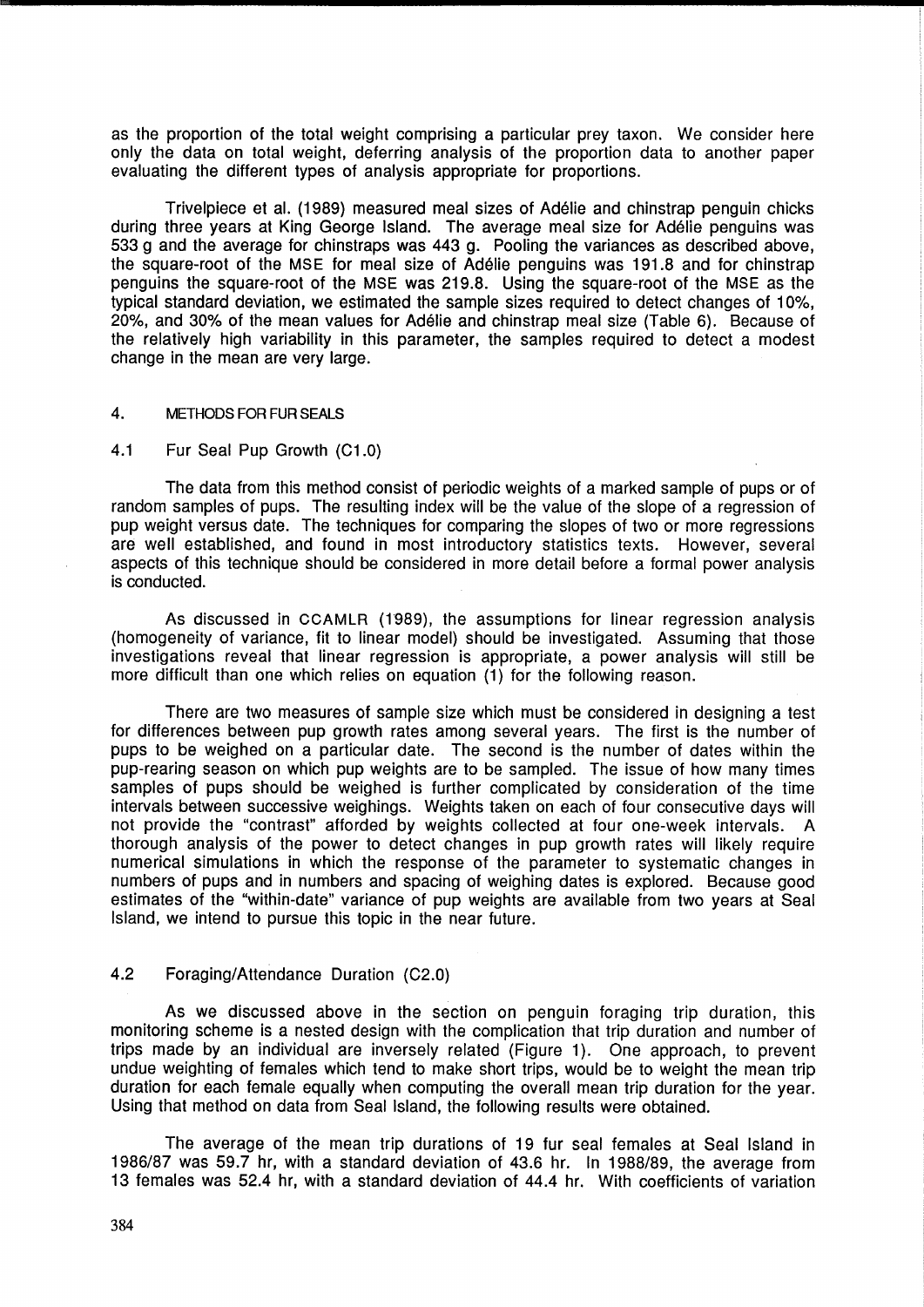of about 80%, it would clearly be very difficult to detect differences between years using this type of analysis. This is shown in Table 7, by the very large sample sizes which would be required (again calculated by using a pooled estimate of variance and equation (1)).

The data shown in Figure 2 suggest an explanation for the low statistical power obtained by the previous method: the lengths of foraging trips tend to decrease as the season progresses. Therefore, some of the "within-year" variation may be due to differences between the dates on which different females' trips were made. Modifications to the standard method, such as stratifying foraging data by calendar date or using analysis of covariance to remove the effect of date, will likely reduce the within-year variation, thereby reducing the size of the sample of females required to detect a specified difference between years.

Other modifications, addressing the problems we described above, to the standard method for fur seal foraging trip length are also possible. For example, another way to give equal weight to the mean of each female's trip durations would be to use only a specified number, say the first 5, of her postpartum foraging trips. That strategy may also partially remove the "date effect", by reducing the portion of the season during which trips are measured. In any case, a thorough investigation of the power of standard method C2.0, with the modifications we described above, is beyond the scope of this paper. We will use the data from Seal Island to conduct such an analysis, making the results available to the Working Group as soon as they are completed.

#### **REFERENCES**

CCAMLR. 1989. Instructions for the preparation of sensitivity analysis. WG-CEMP-89/13.

- CROXALL, J.P., T.S. MCCANN, P.A. PRINCE, and P. ROTHERY. 1988. Reproductive performance of seabirds and seals at South Georgia and Signy Island, South Orkney Islands, 1976-1987: Implications for Southern Ocean monitoring studies. In: SAHRHAGE, D. (Ed.). Antarctic Ocean and Resources Variability. Berlin: Springer-Verlag.
- FLEISS, J.L.. 1981. Statistical Methods for Rates and Proportions. New York: Wiley. 321 pp.
- FRASER, W.R., and D.G. AINLEY. 1989. United States seabird research undertaken as part of the CCAMLR Ecosystem Monitoring Program at Palmer Station, 1988-1989. Report submitted to National Marine Fisheries Service, Northwest and Alaska Fisheries Center, National Marine Mammal Laboratory, 7600 Sand Point Way N.E., Seattle, WA 98115.

GERRODETTE, T. 1987. A power analysis for detecting trends. Ecology 68(5): 1364-1372.

NAM, J. 1987. A simple approximation for calculating sample sizes for detecting linear trend in proportions. Biometrics 43:701-705.

SOKAL, R.R. and F.J. ROHLF. 1981. Biometry. San Francisco: Freeman. pp. 859.

TRIVELPIECE, W.Z., S.G. TRIVELPIECE and J. KJELMYR. 1989. Evaluation of annual variation in life history parameters of Adelie and chinstrap penguins: Their potential for monitoring of fishery impacts on the Southern Ocean Marine Ecosystem. Report submitted to National Marine Fisheries Service, Northwest and Alaska Fisheries Center, National Marine Mammal Laboratory, 7600 Sand Point Way N.E., Seattle, WA 98115.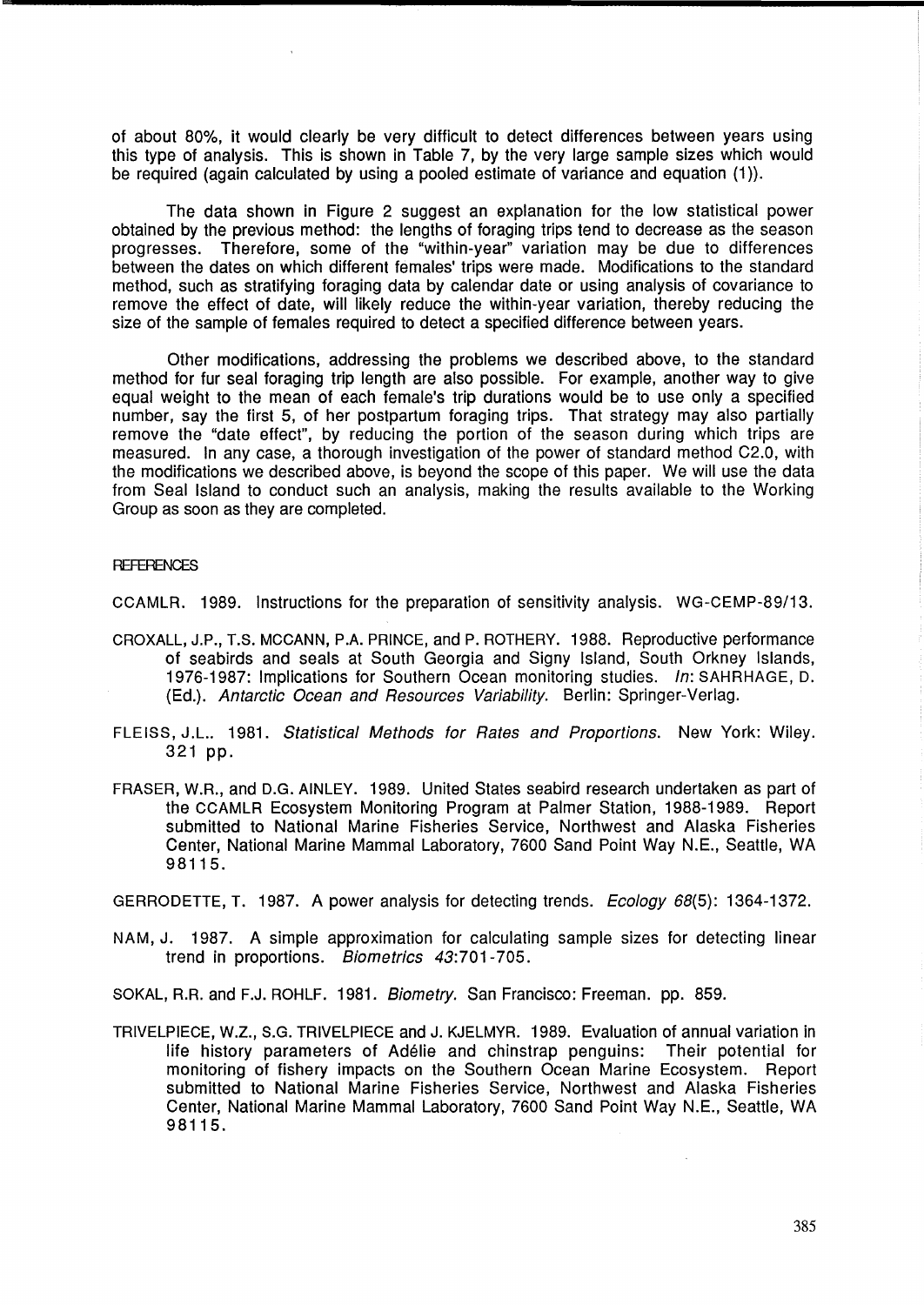Table 1: Estimates of the minimum sample sizes (number of birds) required to detect a change of magnitude equal to 8 in the mean lengths (days) of Adélie penguin first incubation shifts are presented for a range of values for desired statistical power. All estimates are for tests conducted after two years of monitoring. Data are from Trivelpiece et al. (1989) Table 11.

|                       |                         |                 | Statistical Power $(1-\beta)$ |               |                            |  |  |
|-----------------------|-------------------------|-----------------|-------------------------------|---------------|----------------------------|--|--|
|                       | δ                       | 0.95            | 0.90                          | 0.80          | 0.60                       |  |  |
| For $\alpha = 0.05$ : |                         |                 |                               |               |                            |  |  |
| 1.24<br>2.48<br>3.72  | (10%)<br>(20%)<br>(30%) | 119<br>31<br>15 | 96<br>25<br>12                | 72<br>19<br>9 | 46<br>13<br>$\overline{7}$ |  |  |
| For $\alpha = 0.10$ : |                         |                 |                               |               |                            |  |  |
| 1.24<br>2.48<br>3.72  | (10%)<br>(20%)<br>(30%) | 99<br>26<br>12  | 79<br>21<br>10                | 57<br>15<br>8 | 34<br>10<br>5              |  |  |

Incubation shifts by males:

Incubation shifts by females:

|                                                 | Statistical Power $(1-\beta)$ |                 |                 |                 |
|-------------------------------------------------|-------------------------------|-----------------|-----------------|-----------------|
| $\delta$                                        | 0.95                          | 0.90            | 0.80            | 0.60            |
| For $\alpha = 0.05$ :                           |                               |                 |                 |                 |
| (10%)<br>1.00<br>2.00<br>(20%)<br>3.00<br>(30%) | 341<br>86<br>39               | 276<br>70<br>32 | 207<br>53<br>24 | 130<br>34<br>16 |
| For $\alpha = 0.10$ :                           |                               |                 |                 |                 |
| 1.00<br>(10%)<br>2.00<br>(20%)<br>3.00<br>(30%) | 284<br>72<br>33               | 225<br>57<br>26 | 163<br>42<br>19 | 95<br>25<br>12  |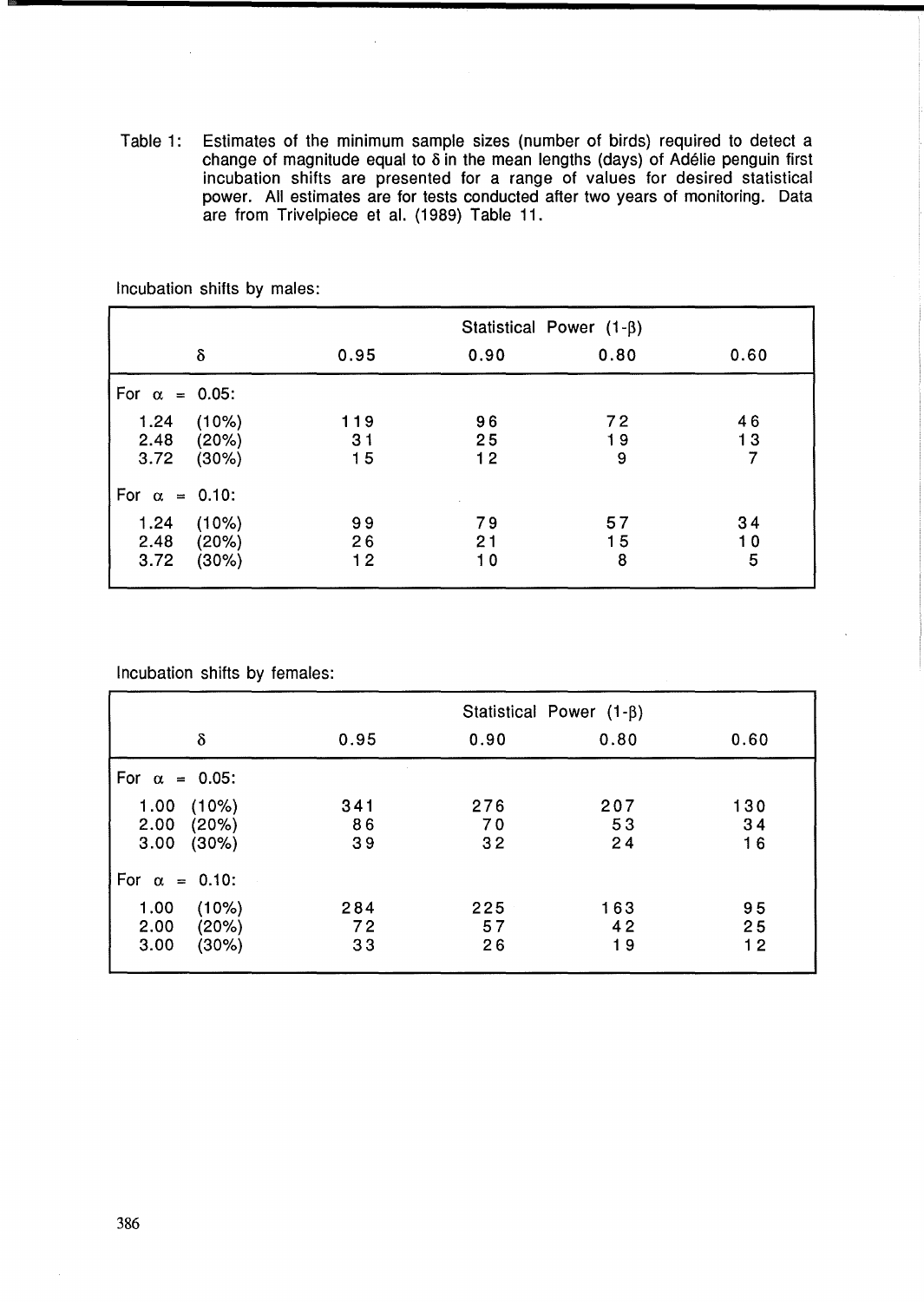Table 2: Estimates of the minimum sample sizes (number of birds) required to detect a change of magnitude equal to  $\delta$  in the mean lengths (days) of chinstrap penguin first incubation shifts are presented for a range of values for desired statistical power. All estimates are for tests conducted after two years of monitoring. Data are from Trivelpiece et al. (1989), Table 12.

|                       |                         |                  | Statistical Power $(1-\beta)$ |                  |                 |  |  |
|-----------------------|-------------------------|------------------|-------------------------------|------------------|-----------------|--|--|
|                       | δ                       | 0.95             | 0.90                          | 0.80             | 0.60            |  |  |
| For $\alpha = 0.05$ : |                         |                  |                               |                  |                 |  |  |
| 0.58<br>1.16<br>1.74  | (10%)<br>(20%)<br>(30%) | 698<br>176<br>79 | 564<br>142<br>64              | 422<br>107<br>48 | 264<br>67<br>31 |  |  |
| For $\alpha = 0.10$ : |                         |                  |                               |                  |                 |  |  |
| 0.58<br>1.16<br>1.74  | (10%)<br>(20%)<br>(30%) | 581<br>146<br>66 | 460<br>116<br>52              | 332<br>84<br>38  | 194<br>50<br>23 |  |  |

Incubation shifts by males:

Incubation shifts by females:

|                                                    | Statistical Power $(1-\beta)$ |                  |                  |                             |  |
|----------------------------------------------------|-------------------------------|------------------|------------------|-----------------------------|--|
| $\delta$                                           | 0.95                          | 0.90             | 0.80             | 0.60                        |  |
| For $\alpha = 0.05$ :                              |                               |                  |                  |                             |  |
| 0.39<br>(10%)<br>0.78<br>(20%)<br>1.17<br>(30%)    | 953<br>239<br>107             | 771<br>194<br>87 | 576<br>145<br>65 | 360<br>9 <sub>1</sub><br>41 |  |
| For $\alpha = 0.10$ :                              |                               |                  |                  |                             |  |
| 0.39<br>(10%)<br>0.78<br>(20%)<br>1.17<br>$(30\%)$ | 794<br>200<br>89              | 629<br>158<br>71 | 454<br>114<br>52 | 265<br>67<br>3 <sub>1</sub> |  |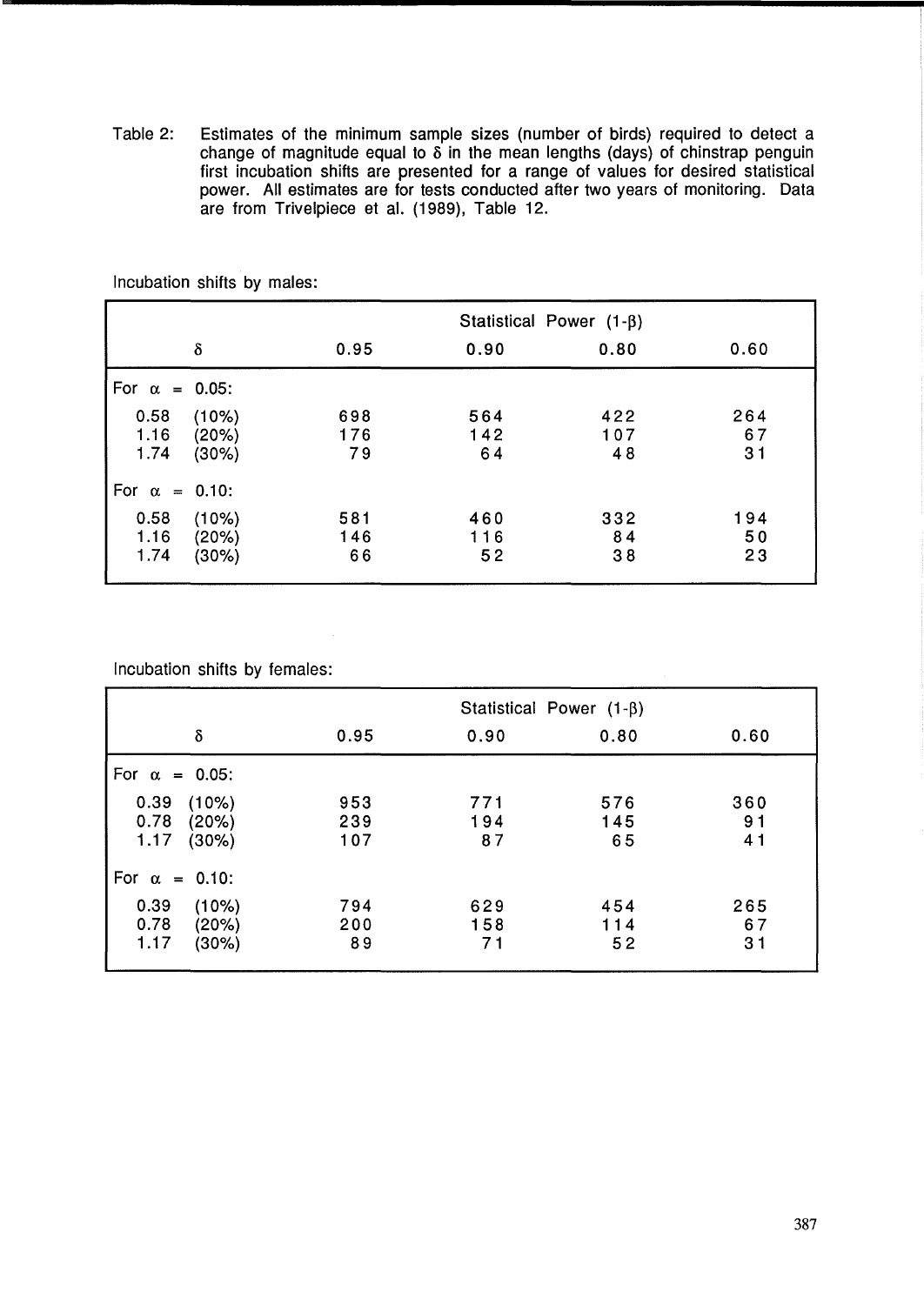Table 3: Estimates of the minimum sample sizes (number of birds) required to detect a change of magnitude equal to  $\delta$  in the mean duration (hours) of chinstrap and Adelie penguin foraging trips are presented for a range of values for desired statistical power. All estimates are for tests conducted after two years of monitoring. Data are from Trivelpiece et al. (1989), Table 9.

|                       |       |      | Statistical Power $(1-\beta)$ |      |                 |  |  |
|-----------------------|-------|------|-------------------------------|------|-----------------|--|--|
|                       | δ     | 0.95 | 0.90                          | 0.80 | 0.60            |  |  |
| For $\alpha = 0.05$ : |       |      |                               |      |                 |  |  |
| 2.43                  | (10%) | 92   | 74                            | 56   | 36              |  |  |
| 4.86                  | (20%) | 24   | 20                            | 15   | 10              |  |  |
| 7.29                  | (30%) | 12   | 10                            | 8    | $6\phantom{1}6$ |  |  |
| For $\alpha = 0.10$ : |       |      |                               |      |                 |  |  |
| 2.43                  | (10%) | 77   | 61                            | 44   | 26              |  |  |
| 4.86                  | (20%) | 20   | 16                            | 12   | 8               |  |  |
| 7.29                  | (30%) | 10   | 8                             | 6    | 4               |  |  |

Adelie penguins:

Chinstrap penguins:

|                                                 |                 | Statistical Power $(1-\beta)$ |                 |                 |  |  |
|-------------------------------------------------|-----------------|-------------------------------|-----------------|-----------------|--|--|
| δ                                               | 0.95            | 0.90                          | 0.80            | 0.60            |  |  |
| For $\alpha = 0.05$ :                           |                 |                               |                 |                 |  |  |
| (10%)<br>1.67<br>3.34<br>(20%)<br>(30%)<br>5.07 | 382<br>97<br>44 | 309<br>78<br>36               | 231<br>59<br>27 | 145<br>37<br>18 |  |  |
| For $\alpha = 0.10$ :                           |                 |                               |                 |                 |  |  |
| (10%)<br>1.67<br>3.34<br>(20%)<br>5.07<br>(30%) | 318<br>81<br>37 | 252<br>64<br>29               | 182<br>47<br>21 | 107<br>28<br>13 |  |  |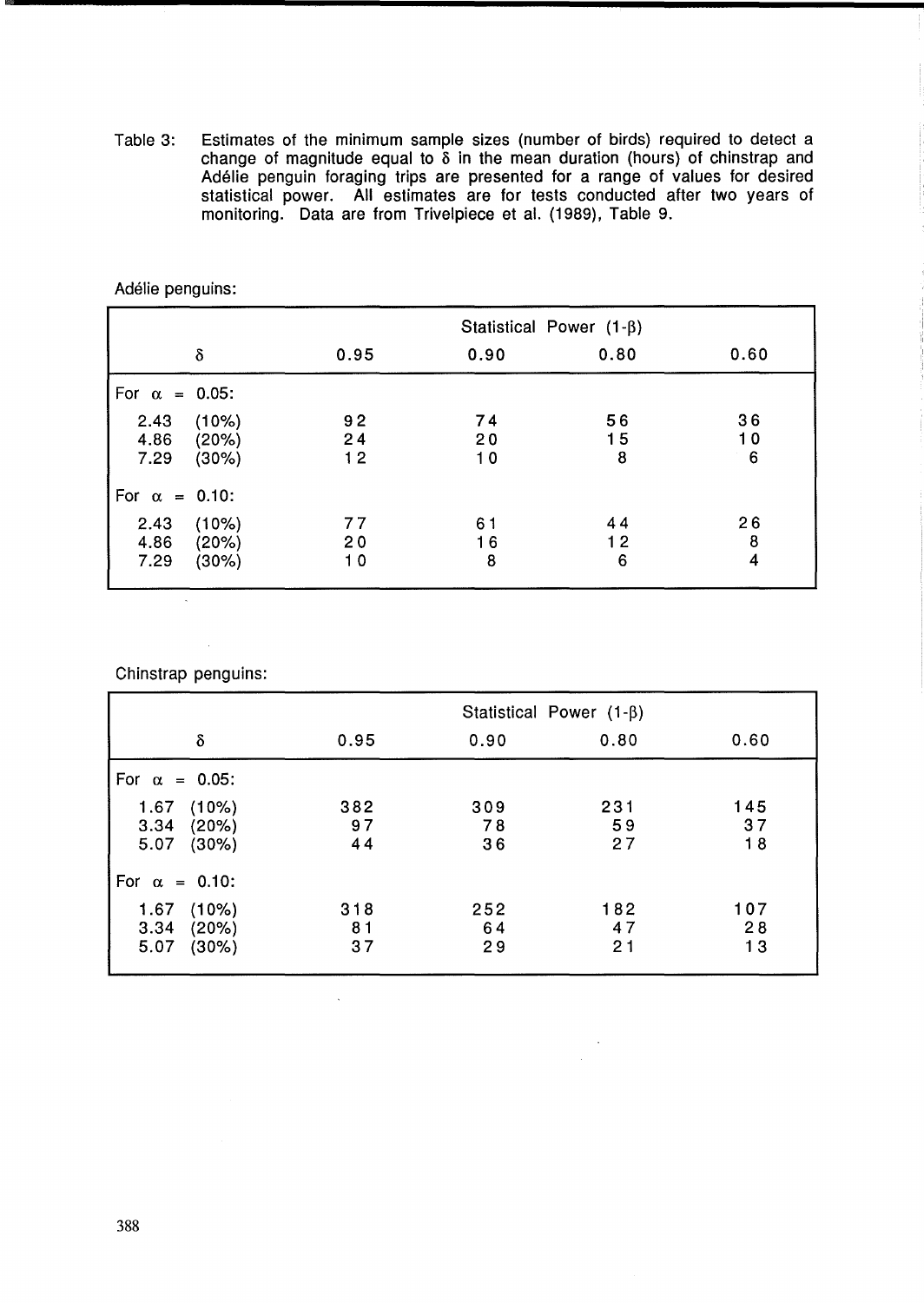Table 4: Estimates of the minimum sample size (number of pairs) required to detect a change of magnitude equal to  $\delta$  in the mean number of chinstrap chicks raised to creche age per breeding pair are presented for a range of values for desired statistical power. All estimates are for tests conducted after two years of monitoring. Data are from Seal Island, 1987/88.

|                         |                         | Statistical Power $(1-\beta)$ |                   |                  |                  |  |
|-------------------------|-------------------------|-------------------------------|-------------------|------------------|------------------|--|
|                         | δ                       | 0.95                          | 0.90              | 0.80             | 0.60             |  |
| For $\alpha = 0.05$ :   |                         |                               |                   |                  |                  |  |
| 0.129<br>0.258<br>0.387 | (10%)<br>(20%)<br>(30%) | 1185<br>297<br>133            | 958<br>241<br>108 | 716<br>180<br>81 | 448<br>113<br>51 |  |
| For $\alpha = 0.10$ :   |                         |                               |                   |                  |                  |  |
| 0.129<br>0.258<br>0.387 | (10%)<br>(20%)<br>(30%) | 986<br>248<br>111             | 782<br>196<br>88  | 564<br>142<br>64 | 329<br>83<br>38  |  |

Table 5: Estimates of the minimum sample sizes (number of pairs) required to detect a change in macaroni penguin reproductive success from a value of 0.91 chicks raised per pair to each of the new values (P2) listed below. The usual quantity  $\delta$ would be the difference between P2 and 0.91. All estimates are for tests conducted after two years of monitoring. Data are from Seal Island, 1987/88.

|                                      | Statistical Power $(1-\beta)$   |                                |                               |                               |  |
|--------------------------------------|---------------------------------|--------------------------------|-------------------------------|-------------------------------|--|
| P <sub>2</sub>                       | 0.95                            | 0.90                           | 0.80                          | 0.60                          |  |
| For $\alpha = 0.05$ :                |                                 |                                |                               |                               |  |
| 0.95<br>0.85<br>0.80<br>0.75<br>0.70 | 1104<br>792<br>281<br>152<br>98 | 902<br>647<br>231<br>125<br>81 | 686<br>492<br>177<br>97<br>63 | 446<br>319<br>117<br>65<br>43 |  |
| For $\alpha = 0.10$ :                |                                 |                                |                               |                               |  |
| 0.95<br>0.85<br>0.80<br>0.75<br>0.70 | 927<br>665<br>236<br>128<br>83  | 744<br>533<br>191<br>104<br>68 | 551<br>394<br>143<br>79<br>52 | 341<br>243<br>90<br>51<br>34  |  |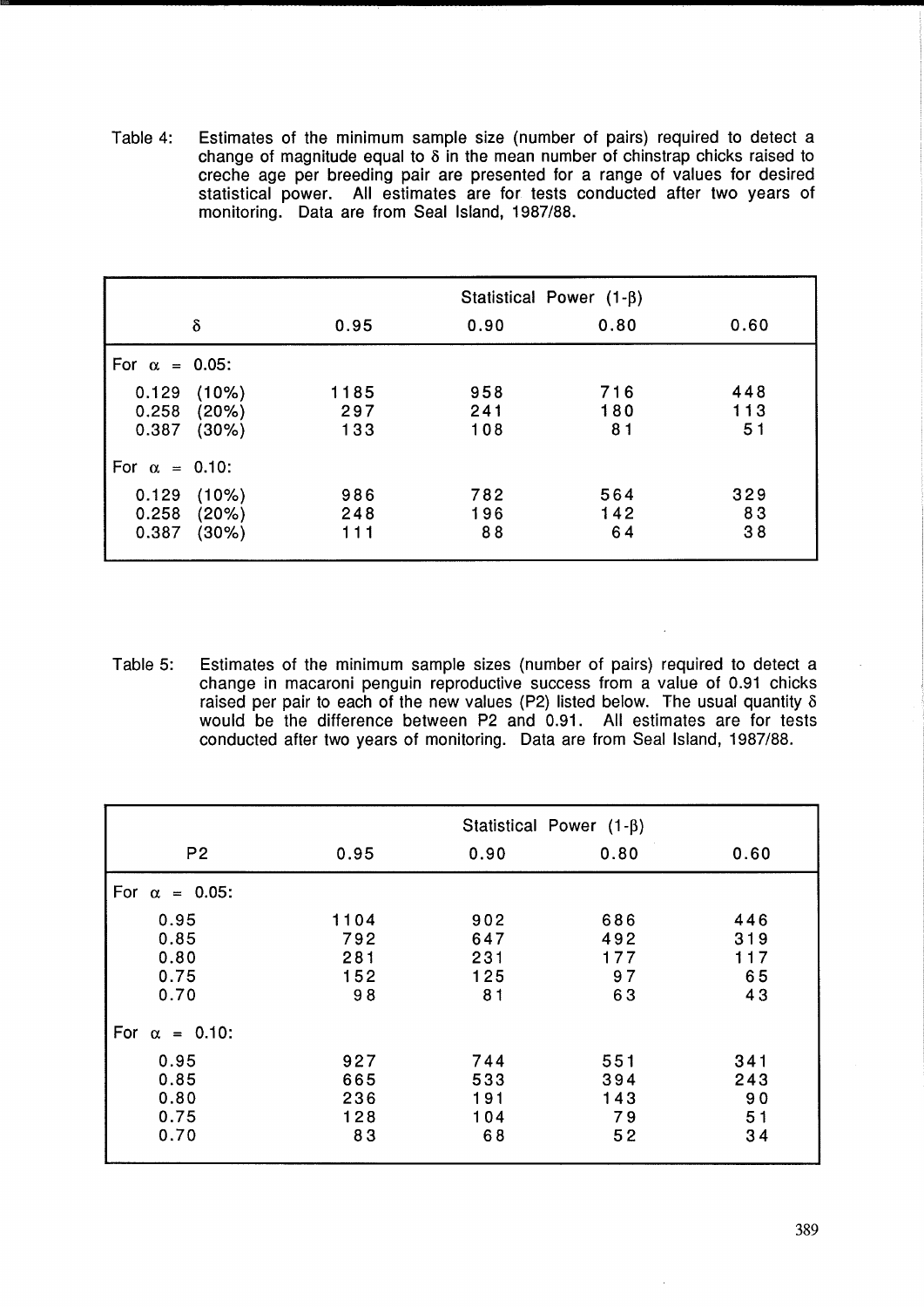Table 6: Estimates of the minimum sample sizes required to detect a change of magnitude equal to  $\delta$  in the average wet weight of Adélie and chinstrap penguin chick meals (grams) are presented for a range of values for desired statistical power. All estimates are for tests conducted after two years of monitoring. Data are from Trivelpiece et al. (1989), Table 6.

|                       |       | Statistical Power $(1-\beta)$ |      |      |      |  |
|-----------------------|-------|-------------------------------|------|------|------|--|
|                       | δ     | 0.95                          | 0.90 | 0.80 | 0.60 |  |
| For $\alpha = 0.05$ : |       |                               |      |      |      |  |
| 53.3                  | (10%) | 338                           | 273  | 205  | 128  |  |
| 106.6                 | (20%) | 86                            | 69   | 52   | 33   |  |
| 159.9                 | (30%) | 39                            | 32   | 24   | 16   |  |
| For $\alpha = 0.10$ : |       |                               |      |      |      |  |
| 53.3                  | (10%) | 281                           | 223  | 161  | 95   |  |
| 106.6                 | (20%) | 71                            | 57   | 41   | 25   |  |
| 159.9                 | (30%) | 33                            | 26   | 19   | 12   |  |

Adelie penguins:

Chinstrap penguins:

|                       |                         | Statistical Power $(1-\beta)$ |                  |                 |                 |  |
|-----------------------|-------------------------|-------------------------------|------------------|-----------------|-----------------|--|
|                       | $\delta$                | 0.95                          | 0.90             | 0.80            | 0.60            |  |
| For $\alpha = 0.05$ : |                         |                               |                  |                 |                 |  |
| 44.3<br>88.6<br>132.9 | (10%)<br>(20%)<br>(30%) | 641<br>162<br>73              | 519<br>131<br>59 | 388<br>98<br>44 | 243<br>62<br>28 |  |
| For $\alpha = 0.10$ : |                         |                               |                  |                 |                 |  |
| 44.3<br>88.6<br>132.9 | (10%)<br>(20%)<br>(30%) | 534<br>135<br>61              | 423<br>107<br>48 | 306<br>77<br>35 | 179<br>46<br>21 |  |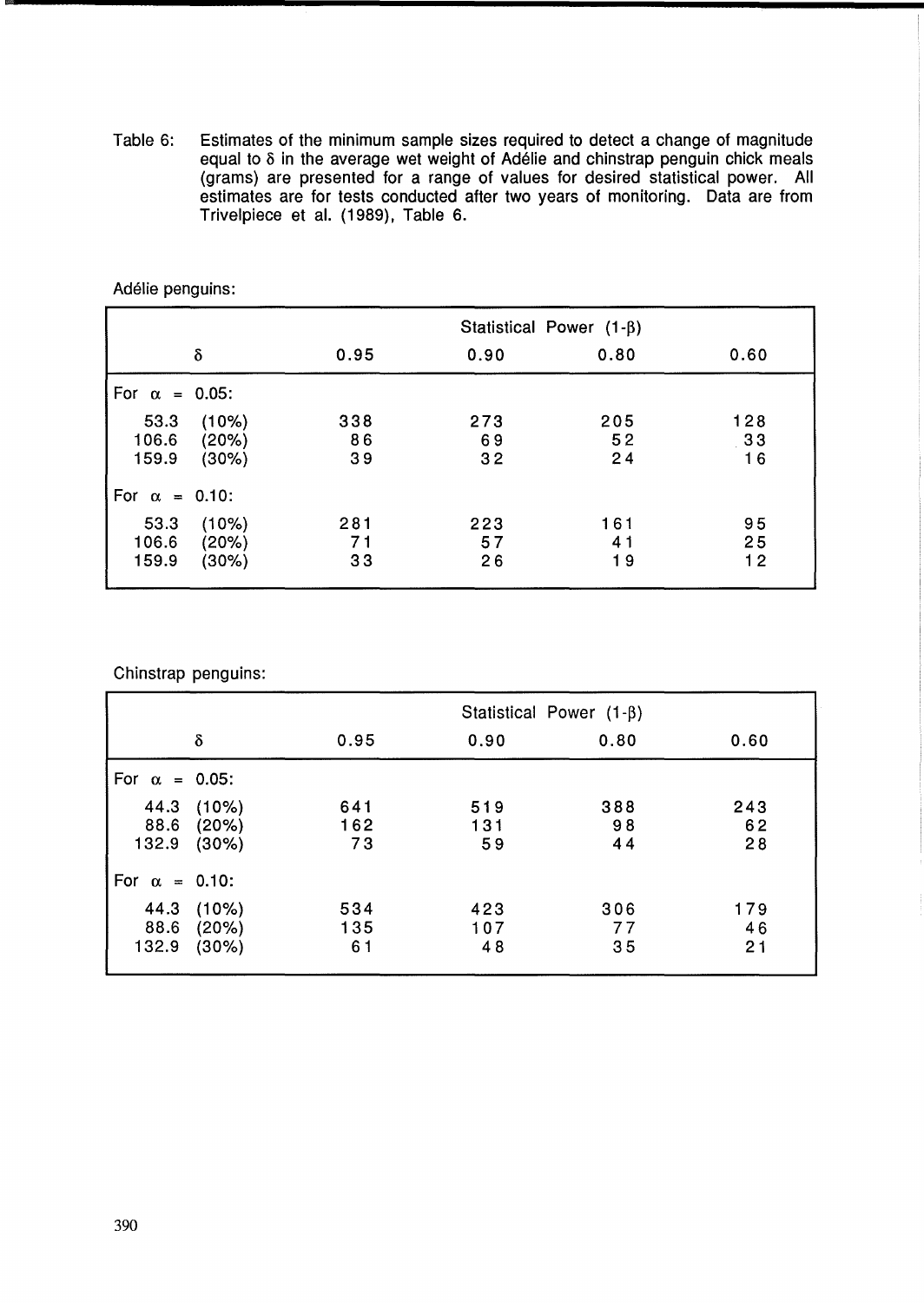Table 7: Estimates of the minimum sample sizes (number of females) required to detect a change of magnitude equal to  $\delta$  in the mean duration (hours) of fur seal foraging trips are presented for a range of values for desired statistical power. These estimates are likely to be too high because they do not account for the "within-year" variation of the type shown in Figure 2. All estimates are for tests conducted after two years of monitoring. Data are from Seal Island, 1986/87 and 1988/89 seasons.

|                        |                         | Statistical Power $(1-\beta)$ |                    |                   |                  |  |
|------------------------|-------------------------|-------------------------------|--------------------|-------------------|------------------|--|
|                        | $\delta$                | 0.95                          | 0.90               | 0.80              | 0.60             |  |
| For $\alpha = 0.05$ :  |                         |                               |                    |                   |                  |  |
| 5.67<br>11.35<br>17.02 | (10%)<br>(20%)<br>(30%) | 1558<br>391<br>175            | 1261<br>316<br>141 | 942<br>237<br>106 | 589<br>148<br>67 |  |
| For $\alpha = 0.10$ :  |                         |                               |                    |                   |                  |  |
| 5.67<br>11.35<br>17.02 | (10%)<br>(20%)<br>(30%) | 1298<br>326<br>146            | 1029<br>258<br>115 | 742<br>186<br>84  | 433<br>109<br>49 |  |

 $\mathcal{L}$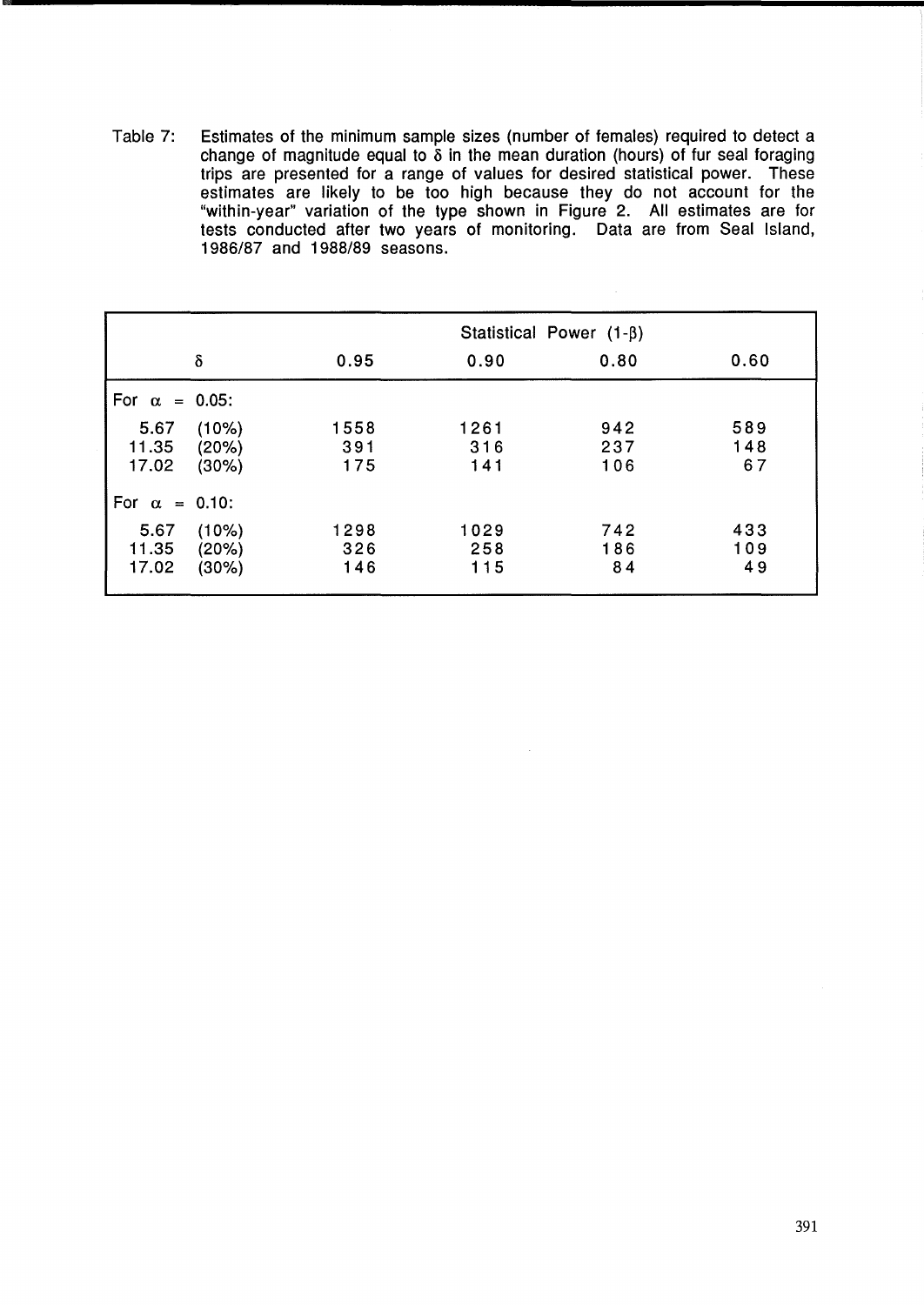

Figure 1: Relationship of individual duration and total number of foraging trips to sea made by female Antarctic fur seals at Seal Island, South Shetland Islands, Antarctica. Data from the 1986/87 season sampled trips from late December to mid-February; 1988/89 data sampled trips from mid January to late February.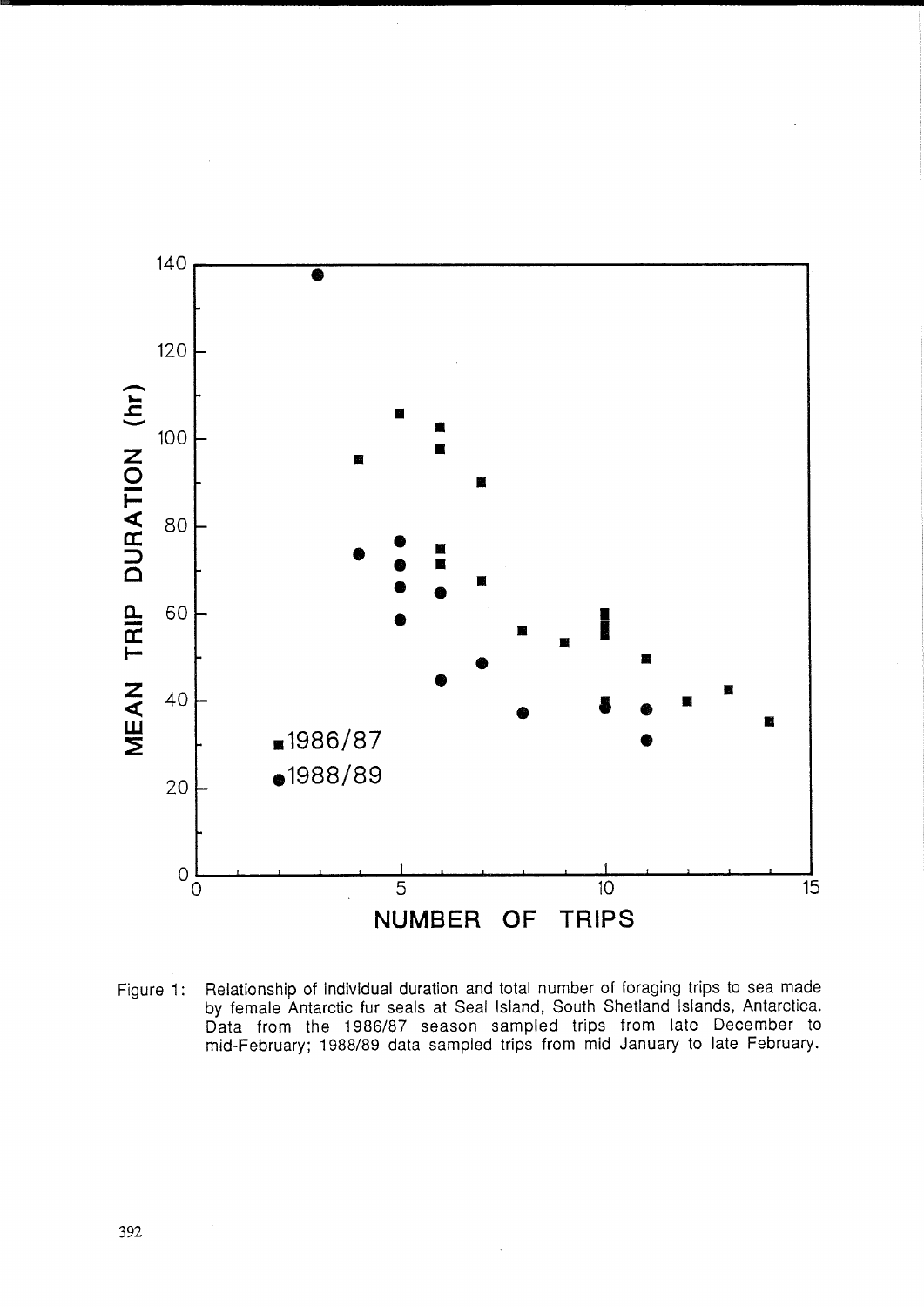

Figure 2: Within-season changes in the duration of foraging trips to sea made by female Antarctic fur seals at Seal Island, South Shetland Islands, Antarctica. Data are from the 1986/87 season.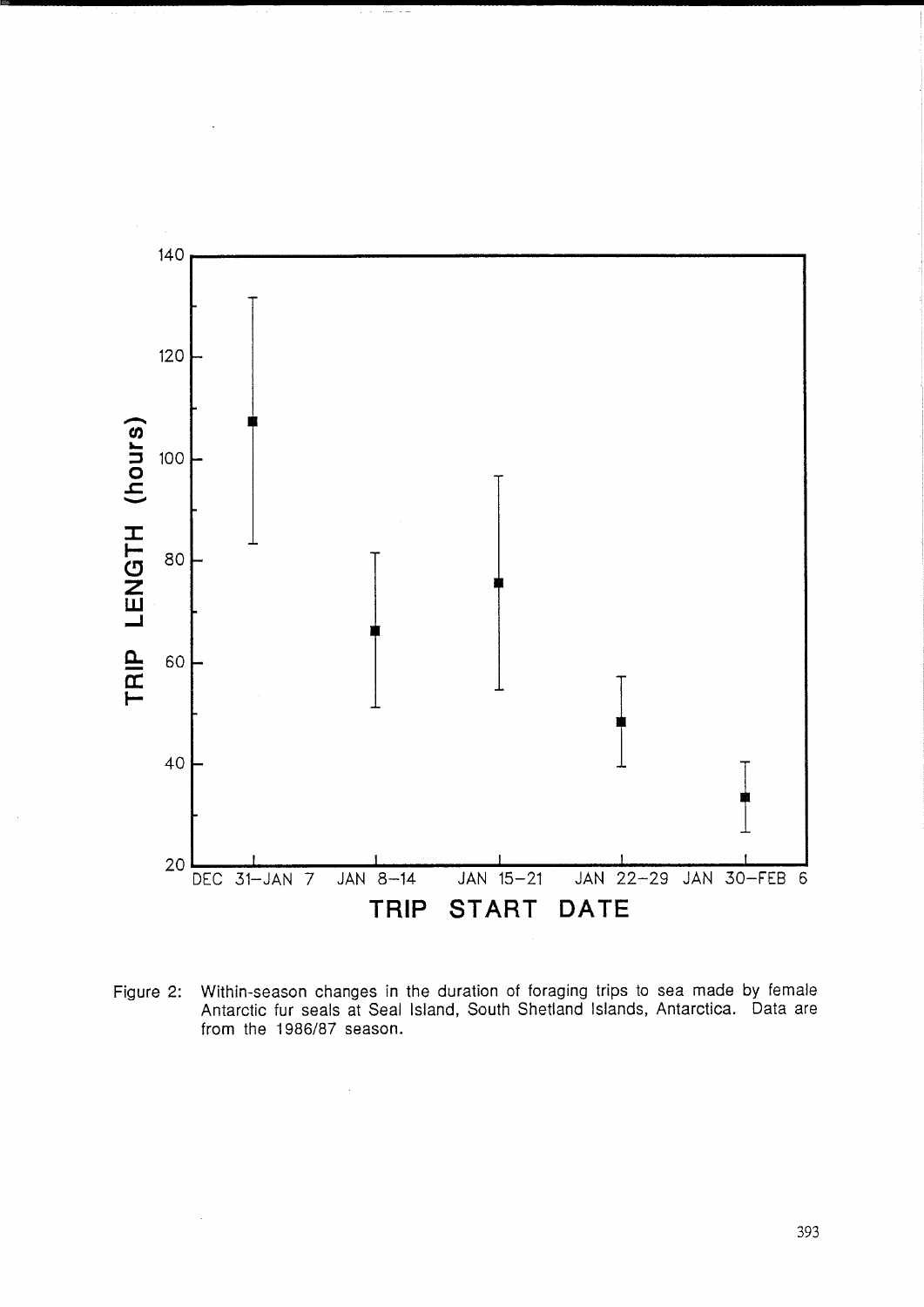### Liste des tableaux

- Tableau 1: Les estimations de taille minimum d'échantillons (nombre d'oiseaux) nécessaires pour détecter un changement d'une ampleur égale à 8 dans la durée moyenne (jours) du premier tour d'incubation du manchot Adélie sont presentees pour une fourchette de valeurs de la puissance statistique voulue. Toutes les estimations proviennent de tests conduits après 2 ans de contrôle. Les données sont fournies par Trivelpiece et al. (1989), Tableau 11.
- Tableau 2: Les estimations de taille minimum d'échantillons (nombre d'oiseaux) nécessaires pour détecter un changement d'ampleur égale à 8, dans la durée moyenne (jours) du premier tour d'incubation du manchot a jugulaire, sont presentees pour une fourchette de valeurs de la puissance statistique voulue. Toutes les estimations proviennent de tests conduits après 2 ans de contrôle. Les données sont fournies par Trivelpiece et al. (1989), Tableau 12.
- Tableau 3: Les estimations de taille minimum d'echantillons (nombre d'oiseaux) nécessaires pour détecter un changement d'une ampleur égale à 8 dans la durée moyenne (heures) des sorties alimentaires des manchots à jugulaire et Adélie; elles sont présentées pour une fourchette de valeurs de la puissance statistique voulue. Toutes les estimations proviennent de tests conduits après 2 ans de contrôle. Les données sont fournies par Trivelpiece et al. (1989), Tableau 9.
- Tableau 4: Les estimations de taille minimum d'échantillons (nombre de couples) nécessaires pour détecter un changement d'ampleur égale à 8 dans le nombre moyen de jeunes manchots à jugulaire par couple reproducteur, élevés jusqu'à l'âge d'entrée en crèche, sont présentées pour une fourchette de valeurs de la puissance statistique voulue. Toutes les estimations proviennent de tests conduits après 2 ans de contrôle. Les données ont été recueillies à l'île Seal, 1987/88.
- Tableau 5: Les estimations de taille minimum d'echantillons (nombre de couples) nécessaires pour détecter un changement dans la réussite de la reproduction à partir d'une valeur de 0.91 jeunes élevés par couple, à chacune des nouvelles valeurs (P2) figurant sur la Iiste ci-dessous. La quantite normale de  $\delta$  serait la différence entre P2 et 0.91. Toutes les estimations proviennent de tests conduits après 2 ans de contrôle. Les données ont été recueillies à l'île Seal, 1987/88.
- Tableau 6: Les estimations de taille minimum d'échantillons nécessaires pour détecter un changement d'ampleur égale à  $\delta$  dans le poids moyen mouillé (grammes) des repas des jeunes manchots à jugulaire et Adélie sont présentées pour une fourchette de valeurs de la puissance statistique voulue. Toutes les estimations proviennent de tests conduits après 2 ans de contrôle. Les donnees sont fournies par Trivelpiece et al. (1989), Tableau 6.
- Tableau 7: Les estimations de taille minimum d'échantillons (nombre de femelles) nécessaires pour détecter un changement d'ampleur égale à 8 dans la durée moyenne (heures) des voyages alimentaires des otaries de Kerguelen sont presentees pour une fourchette de valeurs de la puissance statistique voulue. Ces estimations risquent d'être trop élevées parce qu'elles ne tiennent pas compte de la variation "dans le courant d'une année" du genre figurant à la Figure 2. Toutes les estimations proviennent de tests conduits après 2 ans de contrôle. Les données ont été recueillies à l'île Seal, saisons 1986/87 et 1988/89.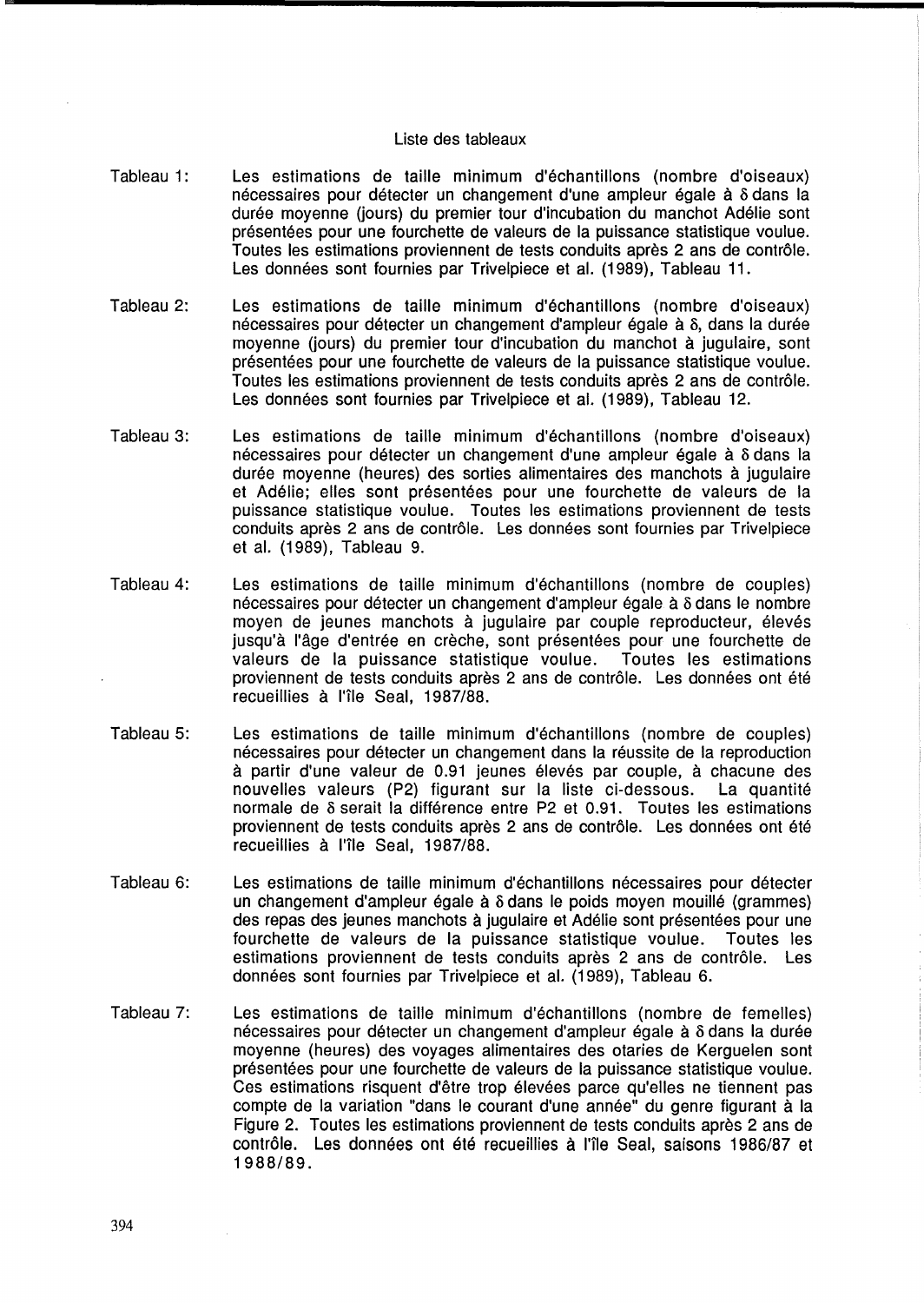### Liste des figures

- Figure 1: Relation entre la durée d'un voyage et le nombre total de voyages alimentaires en mer entrepris par les otaries femelles de Kerguelen à l'île Seal, aux îles Shetland du Sud, en Antarctique. Les données de la saison 1986/87 proviennent d'échantillons prélevés lors de vovages effectués de fin decembre a mi-fevrier; les donnees de 1988/89 proviennent d'échantillons prélevés lors de voyages effectués de mi-janvier à fin février.
- Figure 2: Changements, au cours d'une saison, de la durée des voyages alimentaires en mer entrepris par les otaries de Kerguelen femelles à l'île Seal, aux îles Shetland du Sud, en Antarctique. Les données concernent la saison 1986/87.

### Список таблиц

- Таблица 1: Предположительные минимальные размеры проб (количество  $\alpha$ особей), необходимые для выявления изменений порядка, равного δ, средней продолжительности (дни) первой инкубационной смены пингвинов Адели представлены для ряда уровней статистической мощности. Все оценочные величины были получены в результате экспериментов, проведенных через два года после начала мониторинга. По данным Тривелписа и др. (Trivelpiece et al., 1989) б Таблица 11.
- Таблина 2. Предположительные минимальные размеры проб (количество особей), необходимые для выявления изменений порядка, равного в, средней продолжительности (дни) первой инкубационной смены пингвинов чинстрап представлены для ряда уровней статистической мощности. Все оценочные величины были получены в результате экспериментов, проведенных через два года после начала мониторинга. По данным Тривелписа и др. (Trivelpiece et al., 1989) 6 Таблица 12.
- Таблица 3: Предположительные минимальные размеры проб (количество особей), необходимые для выявления изменений порядка, равного  $\delta$ , средней продолжительности (часы) периода добывания пищи пингвинами чинстрап и Адели представлены для ряда уровней статистической мощности. Все оценочные величины были получены в результате экспериментов, проведенных через два года после начала мониторинга. По данным Тривелписа и др. (Trivelpiece et al., 1989) 6 Таблица 9.
- Таблица 4: Предположительные минимальные размеры проб (количество пар), необходимые для выявления изменений порядка, равного  $\delta$ , среднего количества выживших до "ясельного" возраста птенцов пингвина чинстрап на родительскую пару, представлены для ряда уровней статистической мощности. Все оценочные величины были получены в результате экспериментов, проведенных через два года после начала мониторинга. Данные 6bIJIH nOJIyqeHbI Ha OCTpOBe CHJI, B 1987/88 rr.
- Таблица 5: Предположительные минимальные размеры проб (количество пар), необходимые для выявления изменения репродуктивного успеха золотоволосых пингвинов от 0.91 выжившего птенца на пару до уровней (P2), указанных ниже. Обычно значение 8 будет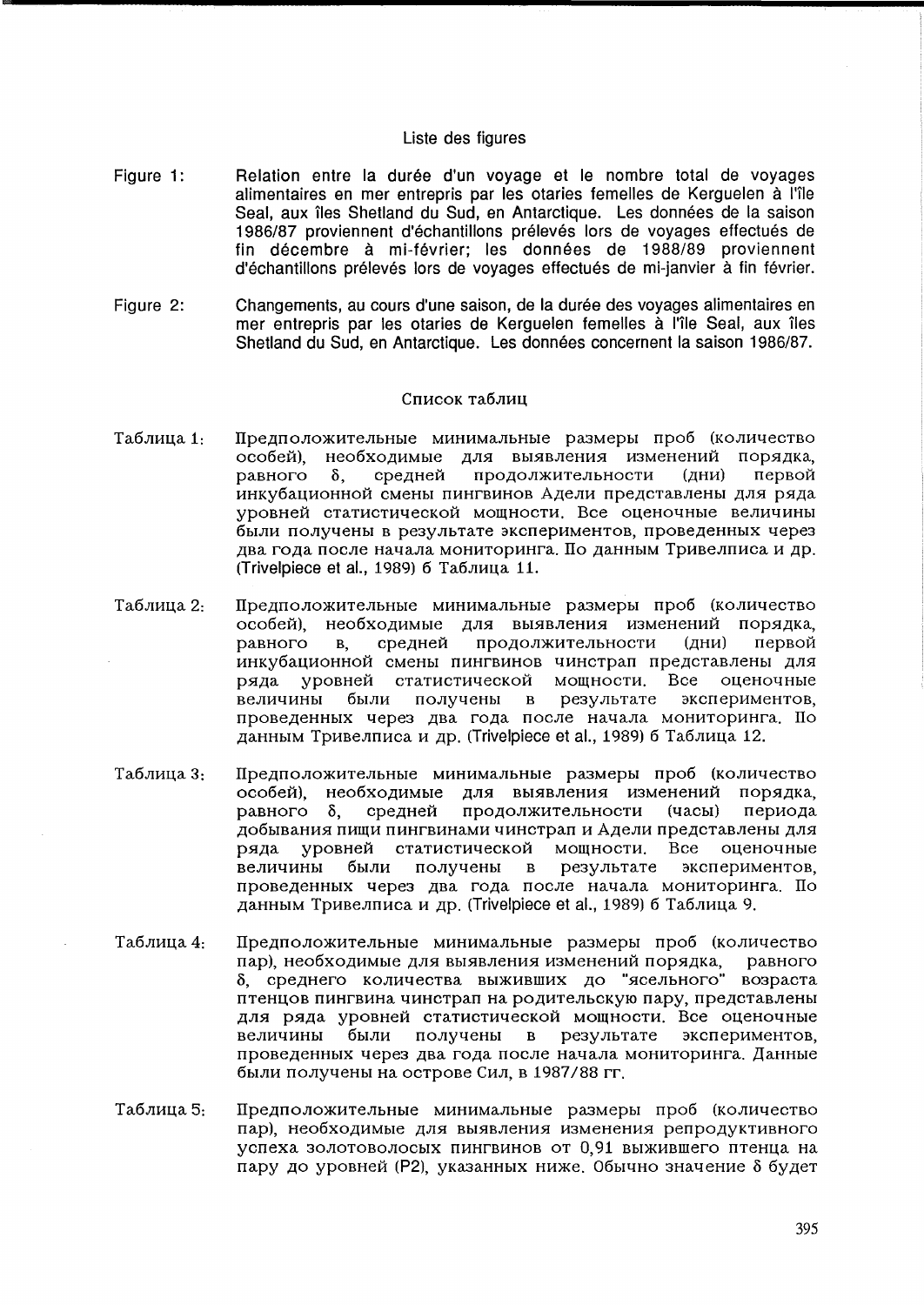равно разнице между величинами P2 и 0,91. Все оценочные величины были получены в результате экспериментов, проведенных через два года после начала мониторинга. Данные были получены на острове Сил в 1987/88 гг.

- Таблица 6:  $\Pi$ редположительные минимальные размеры проб, необходимые для выявления изменения порядка, равного 8, среднего сырого веса (граммы) пищи, потребляемой птенцами пингвинов Адели и чинстрап за один прием, представлены для ряда уровней cтатистической мощности. Все оценочные величины были получены в результате экспериментов, проведенных через два года после начала мониторинга. По данным Тривелписа и др. (Trivelpiece et al., 1989) б Таблица 6.
- Таблица 7: Предположительные минимальные размеры проб (количество самок), необходимые для выявления изменений порядка, равного δ, средней продолжительности (часы) периода добывания пищи<br>морскими котиками представлены для ряда vровней морскими котиками представлены для ряда статистической мощности. Вероятно, что эти оценки завышены, поскольку они не принимают во внимание "внутригодовые" колебания показанного на Рисунке 2 типа. Все оценочные величины были получены в результате экспериментов, проведенных через два года после начала мониторинга. Данные были получены на острове Сил в течение сезонов 1986/87 и 1988/89 rr.

#### Список рисунков

- P<sub>HCVHOK</sub> 1: Зависимость продолжительности отдельных периодов поиска пищи и общего количества периодов добывания пищи в море самками южного антарктического котика на острове Сил, Южные Шетландские острова, Антарктика. Данные за сезон 1986/87 г. по периодам добывания пищи в море с конца декабря до середины февраляж данные за 1988/89 г. по периодам добывания пиши в море с середины января до конца февраля.
- PHCYHOK 2: Внутрисезонные изменения продолжительности периодов добывания пиши в море самками южного морского котика на острове Сил, Южные Шетландские острова, Антарктика. Данные были получены в течение сезона 1986/87 г.

### Lista de las tablas

- Tabla 1: Se presentan las estimaciones de los tamaños menores de las muestras (numeros de ayes) necesarias para descubrir un cambio de magnitud igual a o en la duraciones medias (dfas) de los primeros turnos de incubacion de los pingüinos Adelia, para un rango de valores para la habilidad estadística deseada. Todas las estimaciones son para los estudios conducidos despues de 2 años de monitoreo. Datos son de Trivelpiece et al. (1989), Tabla 11.
- Tabla 2: Se presentan las estimaciones de los tamaños menores de las muestras (numeros de ayes) necesarias para descubrir un cambio de magnitud igual a o en la duraciones medias (dfas) de los primeros turnos de incubacion de los